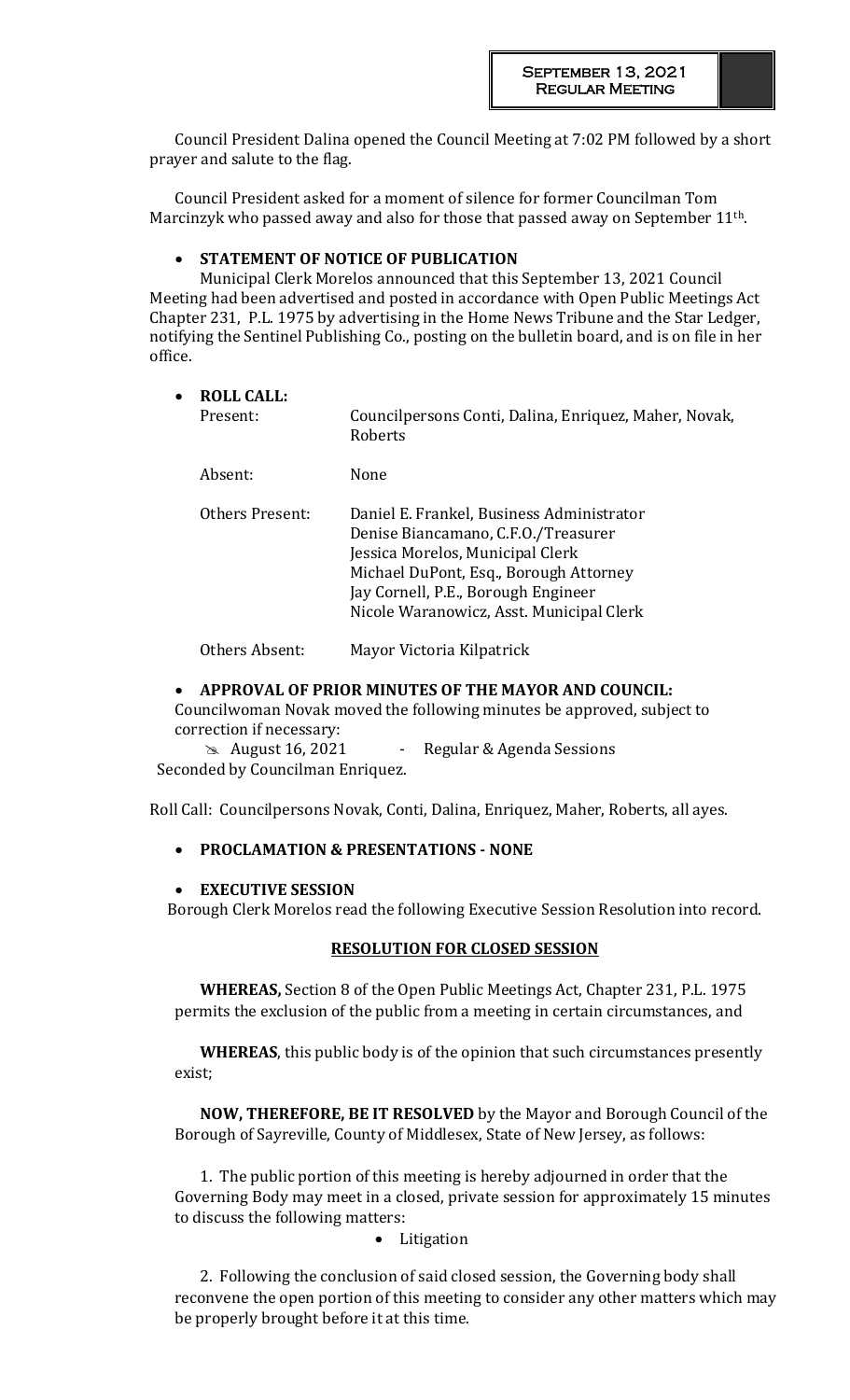3. The nature and content of discussion which occurs during closed session shall be made public at the time the need for non-disclosure no longer exists.

**NOW, THEREFORE BE IT RESOLVED** that the public be excluded and this resolution shall take effect immediately.

/s/ Mary J. Novak, Councilwoman

APPROVED:

/s/ Kevin Dalina, Council President

**Councilwoman Novak moved the Executive Session Resolution be adopted on Roll Call Vote. Motion seconded by Councilman Enriquez.**

Roll Call: Councilpersons Novak, Conti, Dalina, Enriquez, Maher, Roberts, all Ayes.

Time: 7:05 PM

### **Reconvene:**

Councilwoman Novak made a **motion to reconvene**. Motion was seconded by Councilman Enriquez.

Roll Call: Councilpersons Novak, Conti, Dalina, Enriquez, Maher, Roberts, all Ayes.

Time: 7:20 PM

## **OLD BUSINESS:**

a) Public Hearing on the following Ordinances: Borough Clerk Morelos read the heading for the following ordinances listed for Public Hearing:

Public Hearing on Ordinance #537-21.

Council President Dalina opened the meeting to the public for questions or comments on Ordinance #537-21.

There were no appearances.

**Councilman Conti moved the Public Hearing be closed the Ordinance be adopted on second and final reading and advertised according to law. Seconded by Councilman Enriquez.** 

**Roll Call: Councilpersons Conti, Dalina, Enriquez, Maher, Novak, Roberts, all Ayes.**

### **ORDINANCE # 537-21**

## **AN ORDINANCE AMENDING AND SUPPLEMENTING CHAPTER IV OF THE REVISED GENERAL ORDINANCES OF THE BOROUGH OF SAYREVILLE TO AMEND SECTION 4-19 "EMPLOYMENT OF OFF-DUTY POLICE OFFICERS"**

**BE IT AND IT IS HEREBY ORDAINED** by the Mayor and Borough Council of the Borough of Sayreville, in the County of Middlesex, that the Revised General Ordinances of the Borough of Sayreville are hereby amended as follows:

### **4-19.4Payment for Off-Duty Assignments.**

a. All private persons or entities shall be required to make all payments for off-duty assignments payable to the Borough of Sayreville. All payments for off-duty assignments shall be forwarded to the Treasurer of the Borough of Sayreville. The Treasurer shall deposit all funds earmarked for the payment of off-duty officers,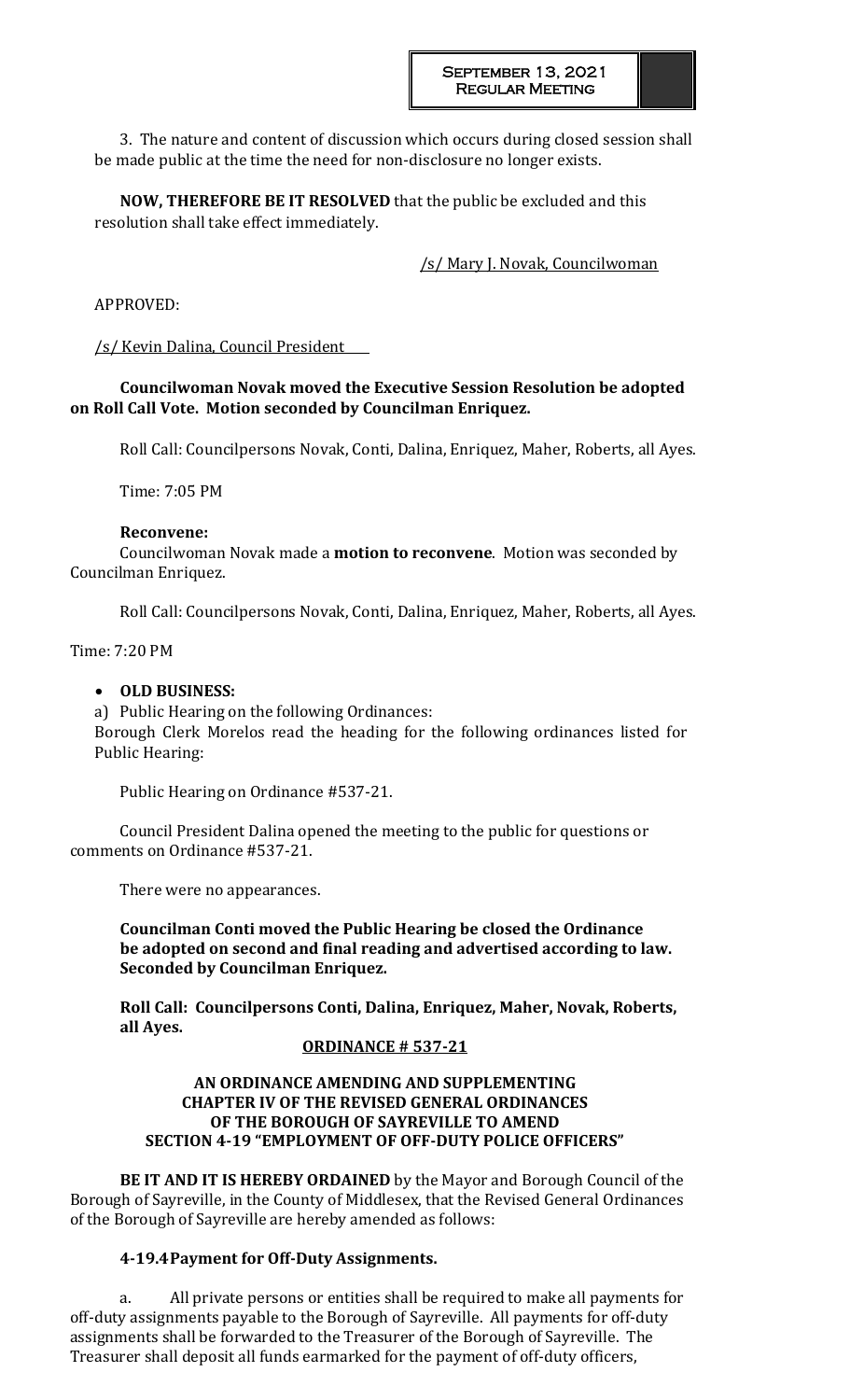collected from private persons or entities, into a special escrow fund. The escrow fund shall be established for payment to members of the Police Department performing the off-duty services. All police officers shall be required to submit pay slips to the Police Chief or the Police Chief's designee*.* The pay slip shall be in a form approved by the Police Chief. Upon receipt of a properly executed pay slip verified by the private person or entity, the Treasurer will process the pay slips for disbursement. Provided the escrow fund for the private person or entity has sufficient monies available, the members of the Police Department shall be paid for the off-duty services at the next regularly scheduled pay date. If there is insufficient monies available to pay all members of the Police Department, who worked for the private person or entity in question, for the pay period in question, the Police Chief, or the Chief's designee shall request additional funds for deposit into escrow prior to payment of the police officers.

b. Effective July 1, 2016, all police officers shall be paid an hourly rate of fifty-five (\$55.00) dollars per hour for Board of Education. For all other off-duty assignments, police officers shall be paid an hourly rate of *seventy-five (\$75.00)* dollars per hour effective January 1, 2017 *September 20, 2021.* All off-duty assignments shall be for four (4) hours at a minimum. All hours worked in excess of eight (8) hours shall be paid at one and one-half (1-1/2) times the applicable hourly rate for each officer.

c. Cancellation of off-duty assignments shall be made to the Officer in charge no less than two (2) hours prior to commencement or a fee will be charged in an amount equal to the applicable hourly rate multiplied by the minimum amount of hours required multiplied by the number of officers requested.

**BE IT FURTHER ORDAINED** by the Mayor and Borough Council of the Borough of Sayreville, in the County of Middlesex, that **Chapter Four, Section 4-19,** of the Revised General Ordinances of the Borough of Sayreville, shall be added to reflect said change.

All Ordinances or parts of Ordinances inconsistent herewith are hereby repealed and this Ordinance shall take effect immediately upon final passage and publication in accordance with law.

# **INTRODUCED/APPROVED ON FIRST READING**

DATED: August 16, 2021

/s/Jessica Morelos, R.M.C. /s/Vincent Conti, Councilman Clerk of the Borough of Sayreville (Public Safety Committee)

**ADOPTED ON SECOND READING** DATED: September 13, 2021

/s/Jessica Morelos, R.M.C. /s/Vincent Conti, Councilman Clerk of the Borough of Sayreville (Public Safety Committee)

Borough of Sayreville

Borough of Sayreville

### **APPROVAL BY THE MAYOR ON THIS \_13th DAY OF \_SEPTEMBER\_, 2021.**

/s/Victoria Kilpatrick, Mayor Borough of Sayreville

APPROVED AS TO FORM: /s/MICHAEL DUPONT, ESQ., Borough Attorney

Public Hearing on Ordinance #538-21.

Council President Dalina opened the meeting to the public for questions or comments on Ordinance #538-21.

There were no appearances.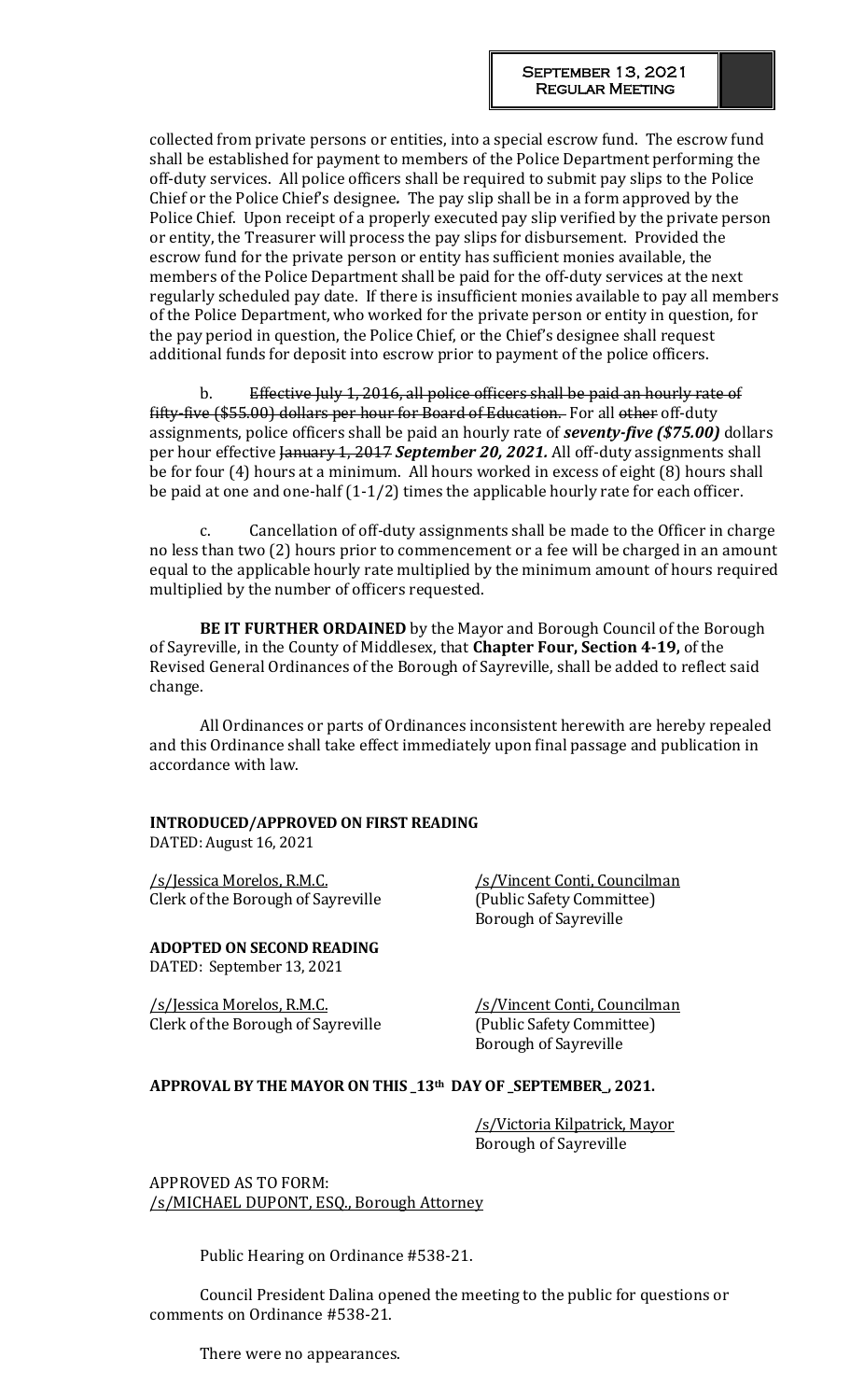**Councilwoman Roberts moved the Public Hearing be closed the Ordinance be adopted on second and final reading and advertised according to law. Seconded by Councilwoman Novak.** 

**Roll Call: Councilpersons Roberts, Conti, Dalina, Enriquez, Maher, Novak, all Ayes.**

#### **BOND ORDINANCE #538-21**

**BOND ORDINANCE PROVIDING FOR VARIOUS IMPROVEMENTS IN, BY AND FOR THE BOROUGH OF SAYREVILLE, NEW JERSEY, APPROPRIATING \$3,070,000 THEREFOR AND AUTHORIZING THE ISSUANCE OF \$2,916,500 BONDS OR NOTES OF THE BOROUGH FOR FINANCING PART OF SUCH APPROPRIATION**

BE IT ORDAINED BY THE BOROUGH COUNCIL OF THE BOROUGH OF SAYREVILLE, IN THE COUNTY OF MIDDLESEX, NEW JERSEY (not less than two-thirds of all the members thereof affirmatively concurring), AS FOLLOWS:

Section 1. The Borough Council of the Borough of Sayreville, New Jersey (the "Borough") has ascertained and hereby determines that it is necessary and desirable to raise money to finance the cost of the improvements described in Section 3 of this bond ordinance, which improvements are hereby authorized to be made or acquired by the Borough. For said improvements or purposes stated in said Section 3, there is hereby appropriated the sum of \$3,070,000, said sum being inclusive of all appropriations heretofore made therefor and including the sum of \$153,500 as the down payment for said improvements or purposes required by law and now available therefor by virtue of provisions for down payment or for capital improvement purposes in one or more previously adopted budgets.

Section 2. For the financing of said improvements or purposes and to meet the part of said \$3,070,000 appropriation not provided for by application hereunder of said down payment, negotiable bonds of the Borough are hereby authorized to be issued in the principal amount of \$2,916,500 pursuant to the Local Bond Law, constituting Chapter 2 of Title 40A of the New Jersey Revised Statutes (the "Local Bond Law"). In anticipation of the issuance of said bonds and to temporarily finance said improvements or purposes, negotiable notes of the Borough in the principal amount not exceeding \$2,916,500 are hereby authorized to be issued pursuant to and within the limitations prescribed by the Local Bond Law.

Section 3. (a) The improvements hereby authorized and the purposes for the financing of which said obligations are to be issued are various improvements, including without limitation, the following: (i) Firehouse improvements; (ii) Safety Complex HVAC improvements; (iii) Senior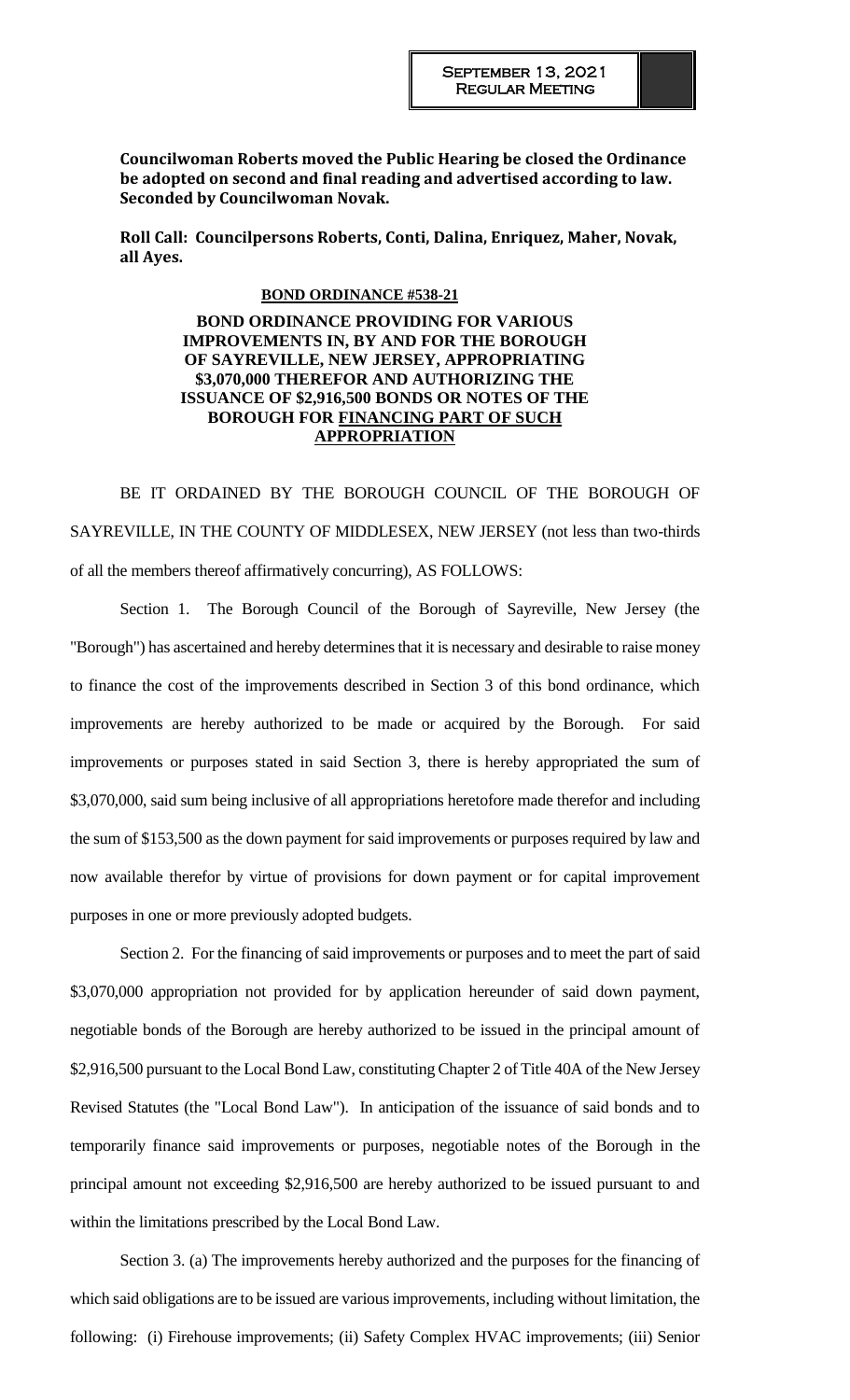Center improvements; (iv) Historical Society improvements; (v) Code enforcement improvements; (vi) Borough Hall improvements; (vii) technology improvements; and (viii) various drainage improvements, together with all other work, materials and appurtenances necessary therefor or incidental thereto.

(b) The estimated maximum amount of bonds or notes of the Borough to be issued for said purposes is \$2,916,500.

(c) The estimated cost of said purposes is \$3,070,000, the excess thereof over the estimated maximum amount of bonds or notes to be issued therefor being the amount of said \$153,500 down payment for said purposes.

Section 4. The following additional matters are hereby determined, declared, recited and stated:

(a) The said purposes described in Section 3 of this bond ordinance are not current expenses and are properties or improvements which the Borough may lawfully acquire or make as general improvements, and no part of the cost thereof has been or shall be specially benefited thereby.

(b) The period of usefulness of said purposes within the limitations of the Local Bond Law, according to the reasonable lives thereof computed from the date of said bonds or notes authorized by this bond ordinance, is 19.31 years.

(c) The supplemental debt statement required by the Local Bond Law has been duly made and filed in the office of the Borough Clerk and a complete duplicate thereof has been electronically filed in the office of the Director of the Division of Local Government Services in the Department of Community Affairs in the State of New Jersey (the "Division"), and such statement shows that the gross debt of the Borough as defined in the Local Bond Law is increased by the authorization of the bonds and notes provided for in this bond ordinance by \$2,916,500, and the said obligations authorized by this bond ordinance will be within all debt limitations prescribed by the Local Bond Law.

(d) An aggregate amount not exceeding \$225,000 for interest on said obligations, costs of issuing said obligations, engineering costs and other items of expense listed in and permitted under Section 40A:2-20 of the Local Bond Law is included in the estimated cost of said improvements.

Section 5. Any funds from time to time received by the Borough as contributions-in-aid of financing the improvements or purposes described in Section 3 of this bond ordinance, including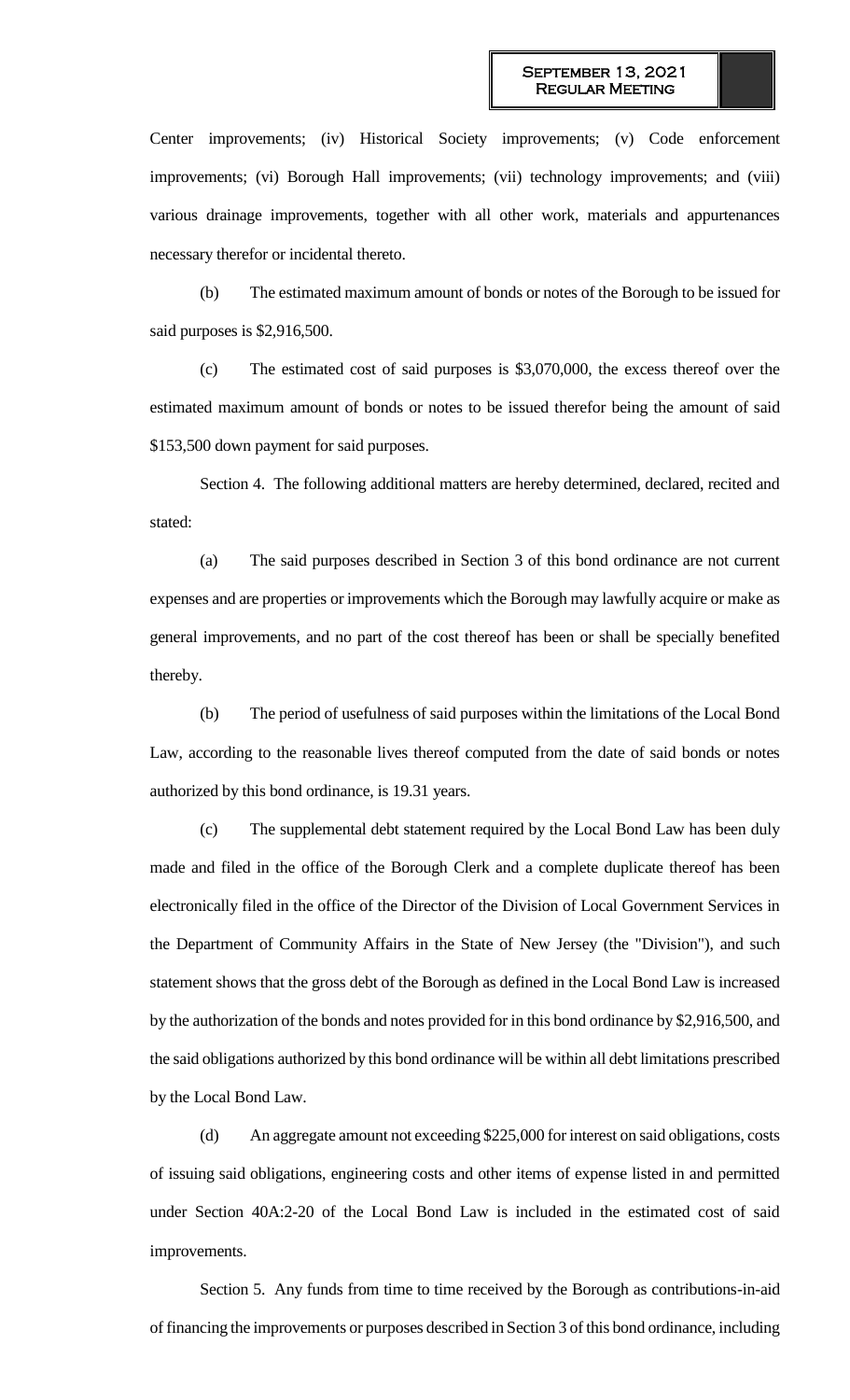any grants, shall be used for financing said improvements or purposes by application thereof either to direct payment of the cost of said improvements or purposes, or to payment or reduction of the authorization of the obligations of the Borough authorized therefor by this bond ordinance. Any such funds so received may, and all such funds so received which are not required for direct payment of the cost of said improvements or purposes shall, be held and applied by the Borough as funds applicable only to the payment of obligations of the Borough authorized by this bond ordinance.

Section 6. The full faith and credit of the Borough are hereby pledged to the punctual payment of the principal of and interest on the said obligations authorized by this bond ordinance. Said obligations shall be direct and unlimited obligations of the Borough, and the Borough shall be obligated to levy ad valorem taxes upon all of the taxable property within the jurisdiction of the Borough for the payment of said obligations and interest thereon without limitation as to rate or amount.

Section 7. The capital budget of the Borough is hereby amended to conform with the provisions of this bond ordinance to the extent of any inconsistency herewith and the resolutions promulgated by the Local Finance Board of the Division showing all detail of the amended capital budget and capital program as approved by the Director of the Division, are on file with the Borough Clerk and are available for public inspection.

Section 8. The Borough intends to issue bonds or notes to finance the cost of the improvements or purposes described in Section 3 of this bond ordinance. The Borough expects that the maximum principal amount of bonds or notes which will be issued to finance the cost of the improvements or purposes described in Section 3 of this bond ordinance is \$2,916,500. If the Borough incurs any such costs prior to the issuance of the bonds or notes, the Borough intends to reimburse itself for such expenditures with the proceeds of the bonds or notes.

Section 9. This bond ordinance shall take effect twenty (20) days after the first publication thereof after final adoption as provided by the Local Bond Law.

#### **INTRODUCED/APPROVED ON FIRST READING** DATED: August 16, 2021

Clerk of the Borough of Sayreville (Admin. & Finance Committee)

**ADOPTED ON SECOND READING** DATED: September 13, 2021

/s/Jessica Morelos, R.M.C. /s/Donna Roberts, Councilwoman Clerk of the Borough of Sayreville (Admin. & Finance Committee)

/s/Jessica Morelos, R.M.C. /s/Donna Roberts, Councilwoman Borough of Sayreville

Borough of Sayreville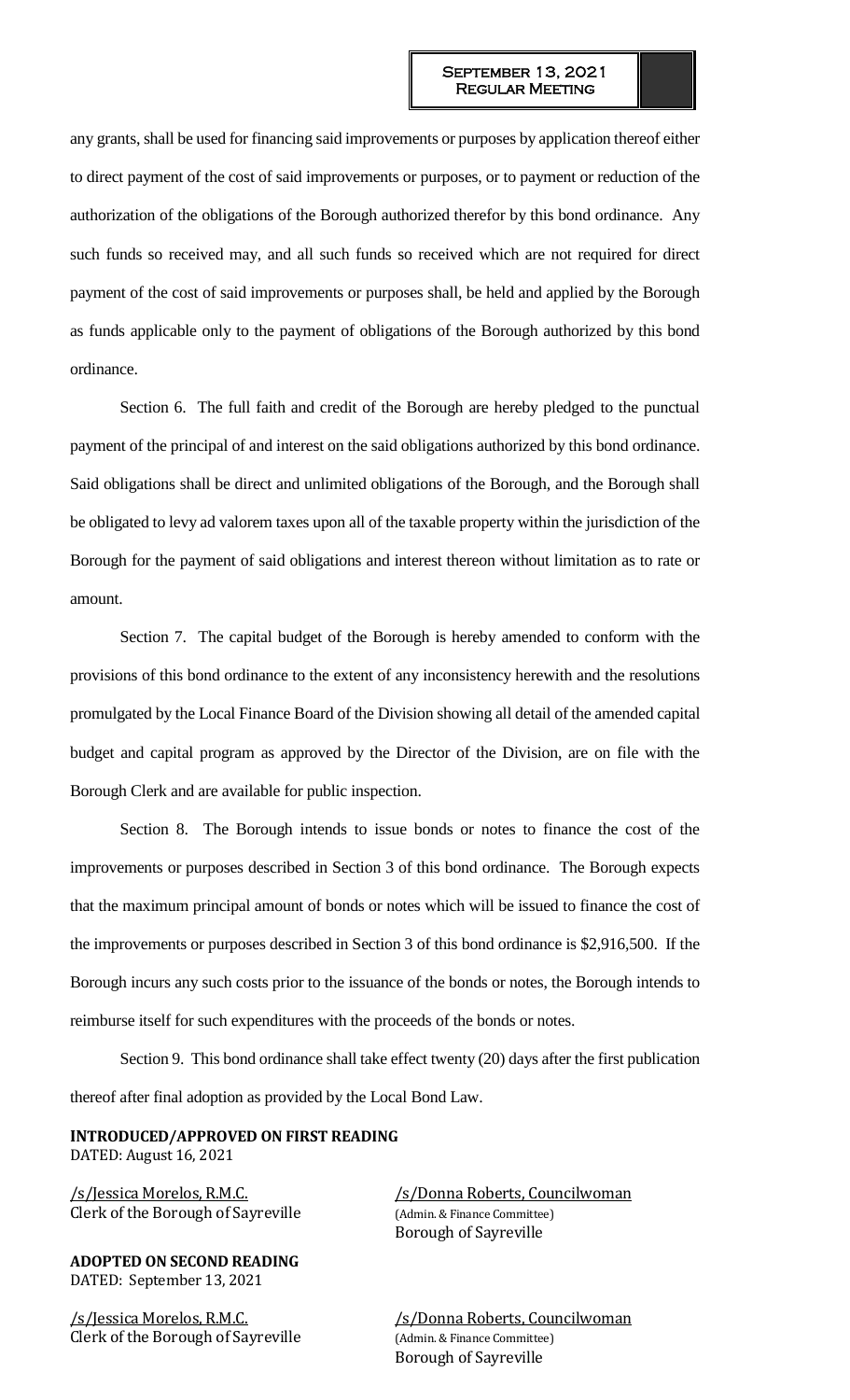# **APPROVAL BY THE MAYOR ON THIS \_13th\_\_ DAY OF \_\_SEPTEMBER\_\_, 2021.**

/s/Victoria Kilpatrick, Mayor Borough of Sayreville

APPROVED AS TO FORM: /s/MICHAEL DUPONT, ESQ., Borough Attorney

Public Hearing on Ordinance #539-21.

Council President Dalina opened the meeting to the public for questions or comments on Ordinance #539-21.

There were no appearances.

**Councilwoman Roberts moved the Public Hearing be closed the Ordinance be adopted on second and final reading and advertised according to law. Seconded by Councilwoman Novak.** 

**Roll Call: Councilpersons Roberts, Conti, Dalina, Enriquez, Maher, Novak, all Ayes.**

#### **BOND ORDINANCE #539-21 BOND ORDINANCE PROVIDING FOR VARIOUS ROAD IMPROVEMENTS FOR THE BOROUGH OF SAYREVILLE, NEW JERSEY, APPROPRIATING \$4,170,000 THEREFOR AND AUTHORIZING THE ISSUANCE OF \$3,694,425 BONDS OR NOTES OF THE BOROUGH FOR FINANCING PART OF SUCH APPROPRIATION**

BE IT ORDAINED BY THE BOROUGH COUNCIL OF THE BOROUGH OF SAYREVILLE, IN THE COUNTY OF MIDDLESEX, NEW JERSEY (not less than two-thirds of all the members thereof affirmatively concurring), AS FOLLOWS:

Section 1. The Borough Council of the Borough of Sayreville, New Jersey (the "Borough") has ascertained and hereby determines that it is necessary and desirable to raise money to finance the cost of the improvements described in Section 3 of this bond ordinance, which improvements are hereby authorized to be made or acquired by the Borough. For said improvements or purposes stated in said Section 3, there is hereby appropriated the sum of \$4,170,000, said sum being inclusive of all appropriations heretofore made therefor and including the sum of a \$475,575 grant from the State of New Jersey Department of Transportation (the "Grant"). No down payment for said improvements or purposes is required pursuant to N.J.S.A  $40A:2-11(c)$ .

Section 2. For the financing of said improvements or purposes and to meet the part of said \$4,170,000 appropriation not provided for by application hereunder of the Grant, negotiable bonds of the Borough are hereby authorized to be issued in the principal amount of \$3,694,425 pursuant to the Local Bond Law, constituting Chapter 2 of Title 40A of the New Jersey Revised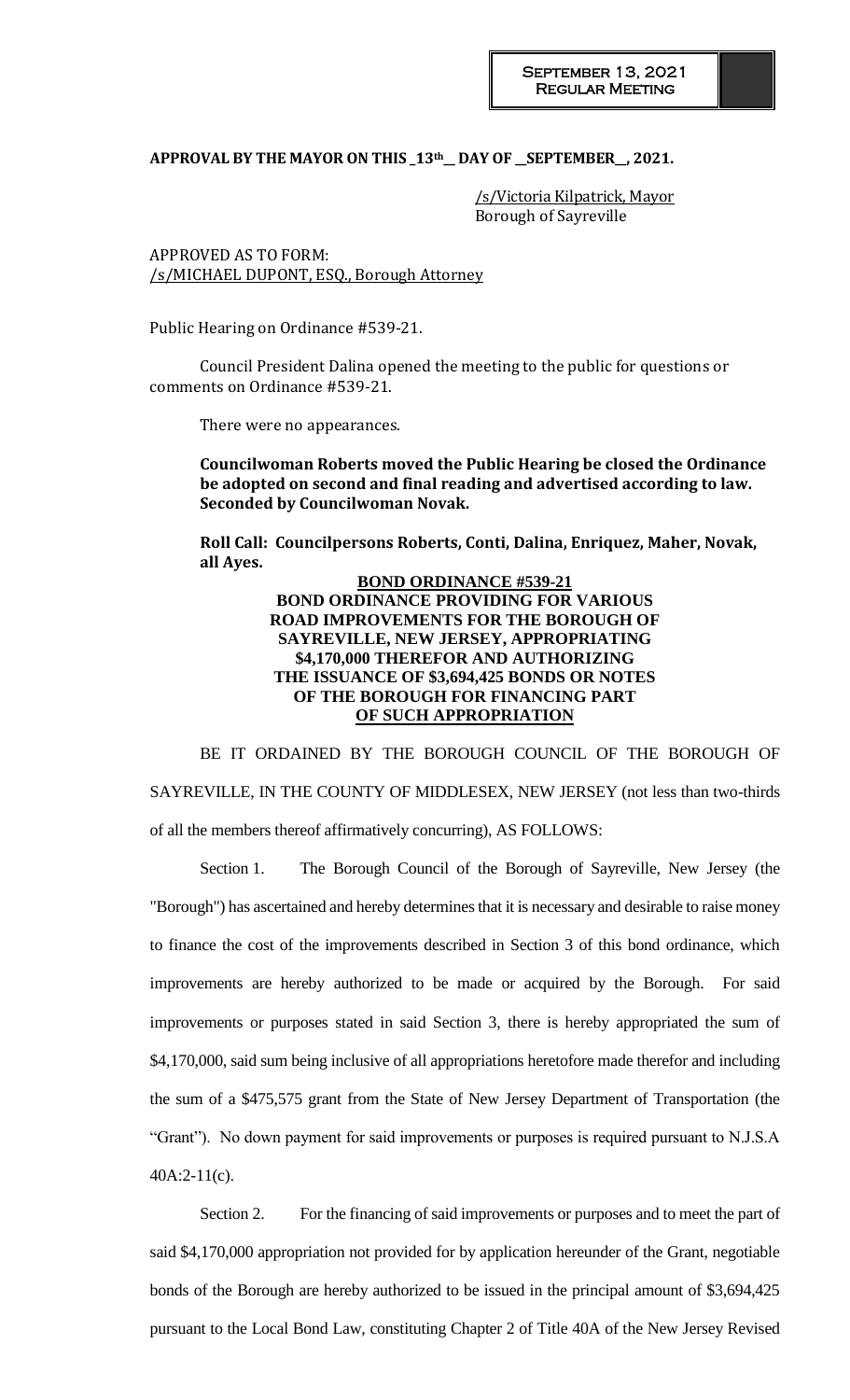Statutes (the "Local Bond Law"). In anticipation of the issuance of said bonds and to temporarily finance said improvements or purposes, negotiable notes of the Borough in the principal amount not exceeding \$3,694,425 are hereby authorized to be issued pursuant to and within the limitations prescribed by the Local Bond Law.

Section 3. (a) The improvements hereby authorized and the purposes for the financing for which said obligations are to be issued are (i) the improvement of South Minnisink Avenue in the Borough and (ii) the improvement of roadways and crack sealing on various roads in the Borough, all as on file with the Borough Clerk and in each case together with all other work, materials and appurtenances necessary therefor or incidental thereto.

(b) The estimated maximum amount of bonds or notes of the Borough to be issued for said purposes is \$3,694,425.

(c) The estimated cost of said purposes is \$4,170,000, the excess thereof over the estimated maximum amount of bonds or notes to be issued therefor being the amount of the Grant.

Section 4. The following additional matters are hereby determined, declared, recited and stated:

(a) The said purposes described in Section 3 of this bond ordinance are not current expenses and are properties or improvements which the Borough may lawfully acquire or make as general improvements, and no part of the cost thereof has been or shall be specially benefited thereby.

(b) The period of usefulness of said purposes within the limitations of the Local Bond Law, according to the reasonable lives thereof computed from the date of said bonds or notes authorized by this bond ordinance, is 10 years.

(c) The supplemental debt statement required by the Local Bond Law has been duly made and filed in the office of the Borough Clerk and a copy thereof has been electronically filed in the office of the Director of the Division of Local Government Services in the Department of Community Affairs in the State of New Jersey (the "Division"), and such statement shows that the gross debt of the Borough as defined in the Local Bond Law is increased by the authorization of the bonds and notes provided for in this bond ordinance by \$3,694,425, and the said obligations authorized by this bond ordinance will be within all debt limitations prescribed by the Local Bond Law.

(d) An aggregate amount not exceeding \$650,000 for interest on said obligations, costs of issuing said obligations, engineering costs and other items of expense listed in and permitted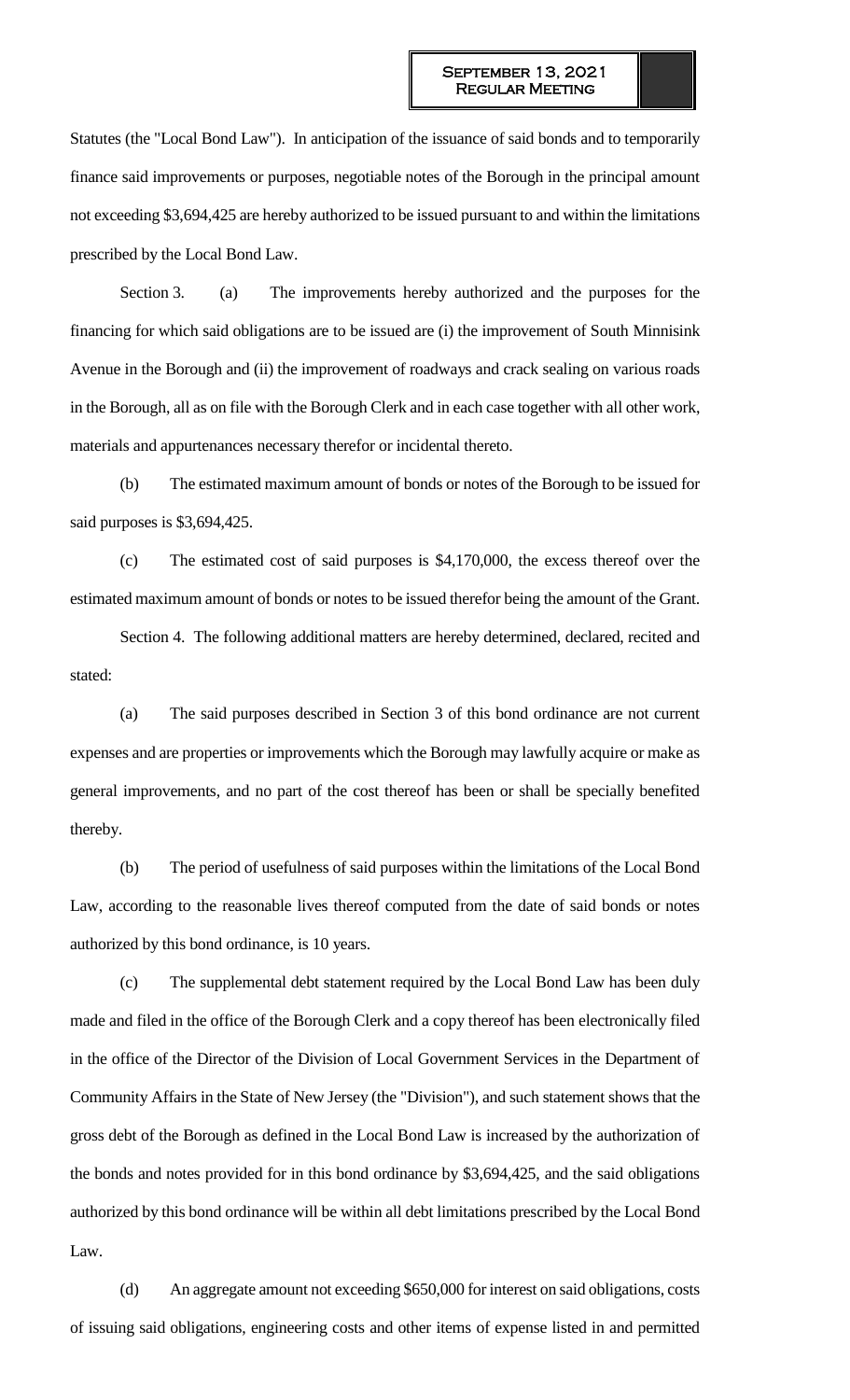under Section 40A:2-20 of the Local Bond Law is included in the estimated cost of said improvements.

Section 5. Any funds from time to time received by the Borough as contributions-in-aid of financing the improvements or purposes described in Section 3 of this bond ordinance, including the Grant or any additional grant, shall be used for financing said improvements or purposes by application thereof either to direct payment of the cost of said improvements or purposes, or to payment or reduction of the authorization of the obligations of the Borough authorized therefor by this bond ordinance. Any such funds so received may, and all such funds so received which are not required for direct payment of the cost of said improvements or purposes shall, be held and applied by the Borough as funds applicable only to the payment of obligations of the Borough authorized by this bond ordinance.

Section 6. The full faith and credit of the Borough are hereby pledged to the punctual payment of the principal of and interest on the said obligations authorized by this bond ordinance. Said obligations shall be direct and unlimited obligations of the Borough, and the Borough shall be obligated to levy ad valorem taxes upon all of the taxable property within the jurisdiction of the Borough for the payment of said obligations and interest thereon without limitation as to rate or amount.

Section 7. The capital budget of the Borough is hereby amended to conform with the provisions of this bond ordinance to the extent of any inconsistency herewith and the resolutions promulgated by the Local Finance Board of the Division showing all detail of the amended capital budget and capital program as approved by the Director of the Division, are on file with the Borough Clerk and are available for public inspection.

Section 8. The Borough intends to issue bonds or notes to finance the cost of the improvements or purposes described in Section 3 of this bond ordinance. The Borough expects that the maximum principal amount of bonds or notes which will be issued to finance the cost of the improvements or purposes described in Section 3 of this bond ordinance is \$3,694,425. If the Borough incurs any such costs prior to the issuance of the bonds or notes, the Borough intends to reimburse itself for such expenditures with the proceeds of the bonds or notes.

Section 9. This bond ordinance shall take effect twenty (20) days after the first publication thereof after final adoption as provided by the Local Bond Law.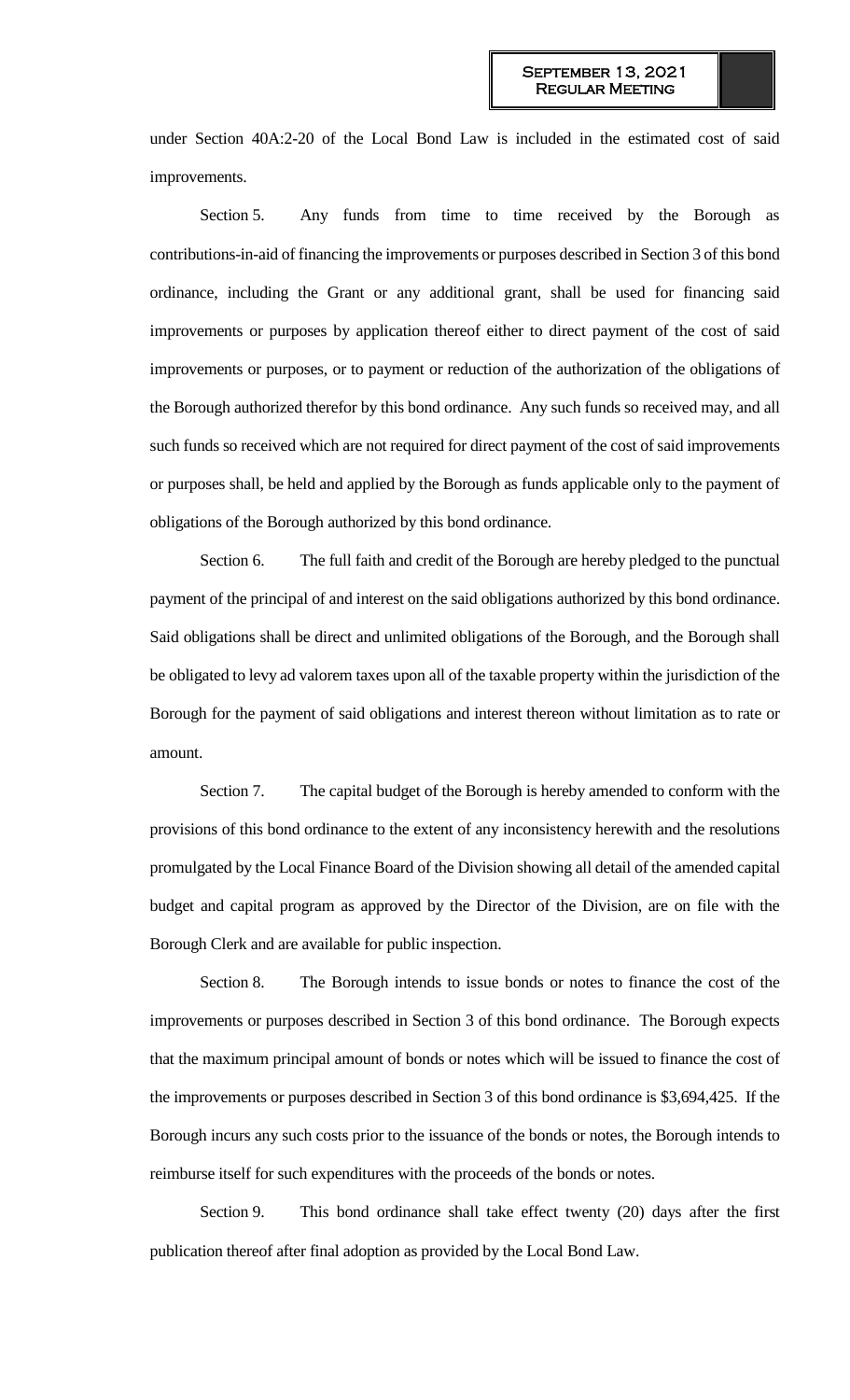#### **INTRODUCED/APPROVED ON FIRST READING** DATED: August 16, 2021

/s/Jessica Morelos, R.M.C. /s/Donna Roberts, Councilwoman Clerk of the Borough of Sayreville (Admin. & Finance Committee)

**ADOPTED ON SECOND READING** DATED: September 13, 2021

Clerk of the Borough of Sayreville (Admin. & Finance Committee)

Borough of Sayreville

/s/Jessica Morelos, R.M.C. /s/Donna Roberts, Councilwoman Borough of Sayreville

# **APPROVAL BY THE MAYOR ON THIS \_13th\_\_ DAY OF \_\_SEPTEMBER\_\_, 2021.**

/s/Victoria Kilpatrick, Mayor Borough of Sayreville

APPROVED AS TO FORM: /s/MICHAEL DUPONT, ESQ., Borough Attorney

Public Hearing on Ordinance #540-21.

Council President Dalina opened the meeting to the public for questions or comments on Ordinance #540-21.

There were no appearances.

**Councilwoman Roberts moved the Public Hearing be closed the Ordinance be adopted on second and final reading and advertised according to law. Seconded by Councilwoman Novak.** 

**Roll Call: Councilpersons Roberts, Conti, Dalina, Enriquez, Maher, Novak, all Ayes.**

### **BOND ORDINANCE #540-21 BOND ORDINANCE PROVIDING FOR THE ACQUISITION OF VEHICLES AND EQUIPMENT IN, BY AND FOR THE BOROUGH OF SAYREVILLE, NEW JERSEY, APPROPRIATING \$1,836,000 THEREFOR AND AUTHORIZING THE ISSUANCE OF \$1,744,200 BONDS OR NOTES OF THE BOROUGH FOR FINANCING PART OF SUCH APPROPRIATION**

BE IT ORDAINED BY THE BOROUGH COUNCIL OF THE BOROUGH OF SAYREVILLE, IN THE COUNTY OF MIDDLESEX, NEW JERSEY (not less than two-thirds of all the members thereof affirmatively concurring), AS FOLLOWS:

Section 1. The Borough Council of the Borough of Sayreville, New Jersey (the "Borough") has ascertained and hereby determines that it is necessary and desirable to raise money to finance the cost of the improvements described in Section 3 of this bond ordinance, which improvements are hereby authorized to be made or acquired by the Borough. For said improvements or purposes stated in said Section 3, there is hereby appropriated the sum of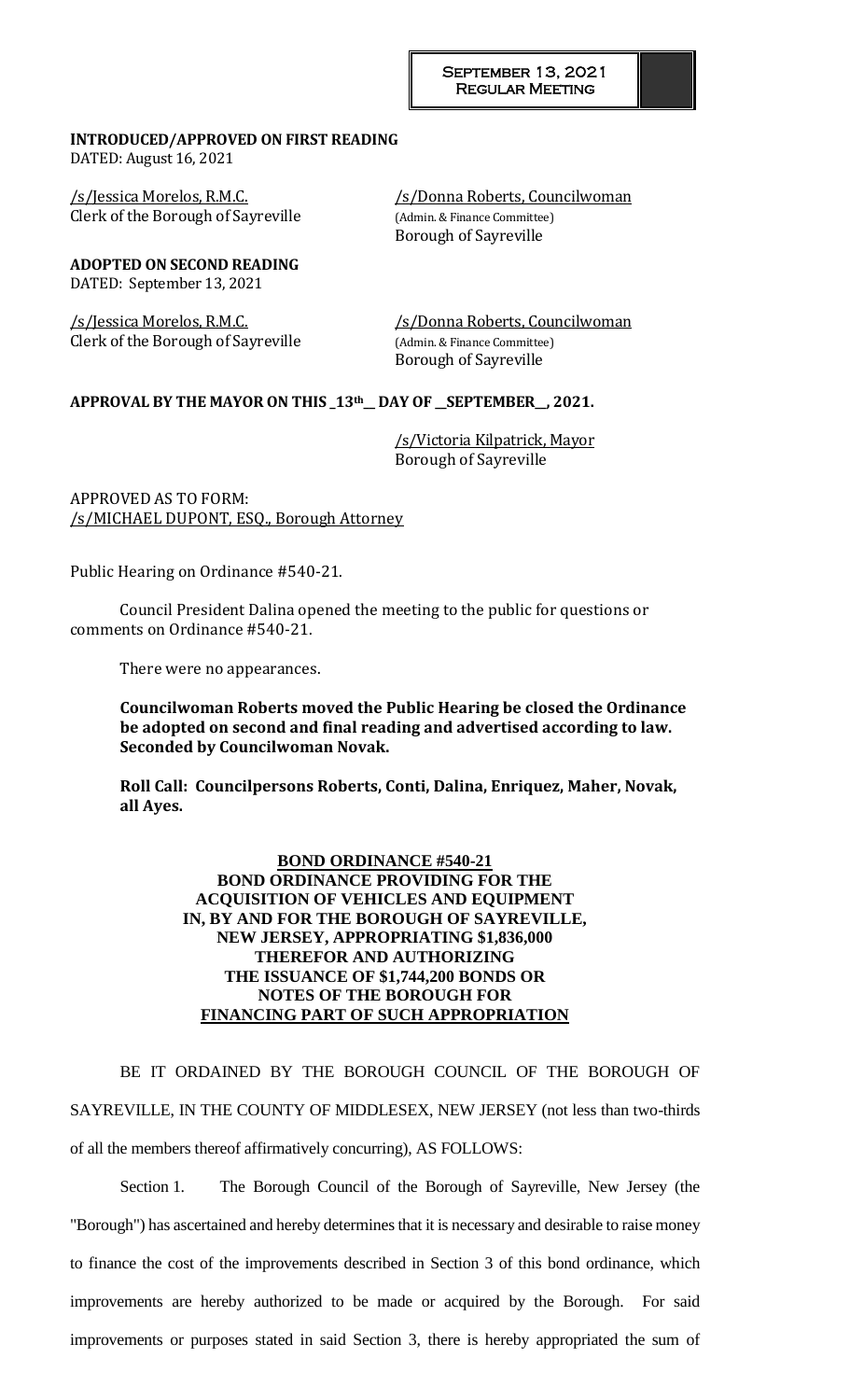\$1,836,000, said sum being inclusive of all appropriations heretofore made therefor and including the sum of \$91,800 as the down payment for said improvements or purposes required by law and now available therefor by virtue of provisions for down payment or for capital improvement purposes in one or more previously adopted budgets.

Section 2. For the financing of said improvements or purposes and to meet the part of said \$1,836,000 appropriation not provided for by application hereunder of said down payment, negotiable bonds of the Borough are hereby authorized to be issued in the principal amount of \$1,744,200 pursuant to the Local Bond Law, constituting Chapter 2 of Title 40A of the New Jersey Revised Statutes (the "Local Bond Law"). In anticipation of the issuance of said bonds and to temporarily finance said improvements or purposes, negotiable notes of the Borough in the principal amount not exceeding \$1,744,200 are hereby authorized to be issued pursuant to and within the limitations prescribed by the Local Bond Law.

Section 3. (a) The improvements hereby authorized and the purposes for the financing of which said obligations are to be issued are the (i) acquisition of the following equipment and vehicles: (A) police vehicles, (B) police firearms, (C) fire department turnout gear, (D) 5 yard dump tracks and chassis, (E) hooklift flatbed, (F) rear loader truck, (G) automated refuse containers, (H) automated refuse truck, (I) interchangeable truck body system and (J) pump station equipment and (ii) refurbishment of (A) fire department apparatus and (B) sanitation trucks.

(b) The estimated maximum amount of bonds or notes of the Borough to be issued for said purposes is \$1,744,200.

(c) The estimated cost of said purposes is \$1,836,000, the excess thereof over the estimated maximum amount of bonds or notes to be issued therefor being the amount of said \$91,800 down payment for said purposes.

Section 4. The following additional matters are hereby determined, declared, recited and stated:

(a) The said purposes described in Section 3 of this bond ordinance are not current expenses and are properties or improvements which the Borough may lawfully acquire or make as general improvements, and no part of the cost thereof has been or shall be specially benefited thereby.

(b) The period of usefulness of said purposes within the limitations of the Local Bond Law, according to the reasonable lives thereof computed from the date of said bonds or notes authorized by this bond ordinance, is 15.18 years.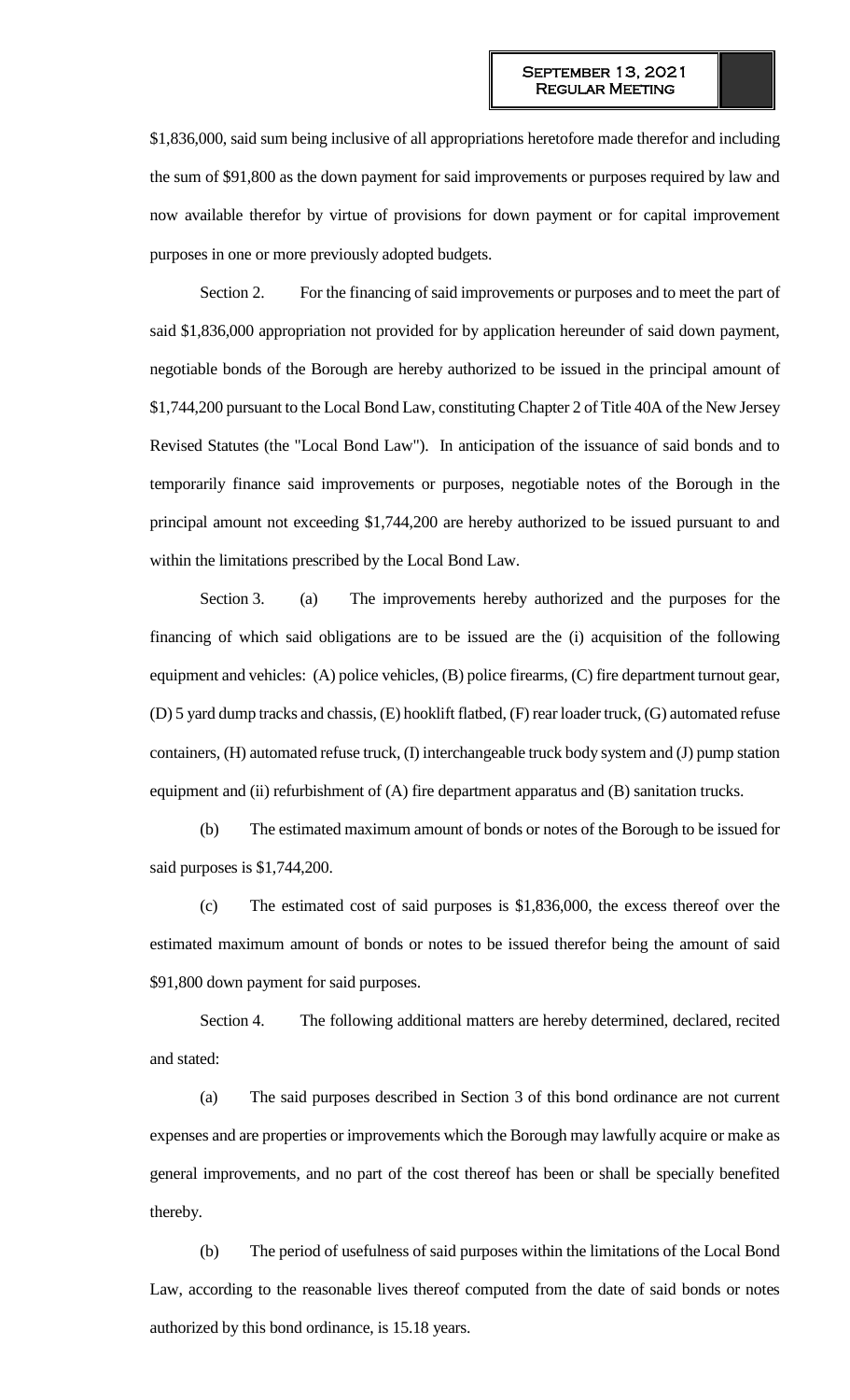(c) The supplemental debt statement required by the Local Bond Law has been duly made and filed in the office of the Borough Clerk and a complete duplicate thereof has been electronically filed in the office of the Director of the Division of Local Government Services in the Department of Community Affairs in the State of New Jersey (the "Division"), and such statement shows that the gross debt of the Borough as defined in the Local Bond Law is increased by the authorization of the bonds and notes provided for in this bond ordinance by \$1,744,200, and the said obligations authorized by this bond ordinance will be within all debt limitations prescribed by the Local Bond Law.

(d) An aggregate amount not exceeding \$10,000 for interest on said obligations, costs of issuing said obligations, engineering costs and other items of expense listed in and permitted under Section 40A:2-20 of the Local Bond Law is included in the estimated cost of said improvements.

Section 5. Any funds from time to time received by the Borough as contributions-in-aid of financing the improvements or purposes described in Section 3 of this bond ordinance, including any grants, shall be used for financing said improvements or purposes by application thereof either to direct payment of the cost of said improvements or purposes, or to payment or reduction of the authorization of the obligations of the Borough authorized therefor by this bond ordinance. Any such funds so received may, and all such funds so received which are not required for direct payment of the cost of said improvements or purposes shall, be held and applied by the Borough as funds applicable only to the payment of obligations of the Borough authorized by this bond ordinance.

Section 6. The full faith and credit of the Borough are hereby pledged to the punctual payment of the principal of and interest on the said obligations authorized by this bond ordinance. Said obligations shall be direct and unlimited obligations of the Borough, and the Borough shall be obligated to levy ad valorem taxes upon all of the taxable property within the jurisdiction of the Borough for the payment of said obligations and interest thereon without limitation as to rate or amount.

Section 7. The capital budget of the Borough is hereby amended to conform with the provisions of this bond ordinance to the extent of any inconsistency herewith and the resolutions promulgated by the Local Finance Board of the Division showing all detail of the amended capital budget and capital program as approved by the Director of the Division, are on file with the Borough Clerk and are available for public inspection.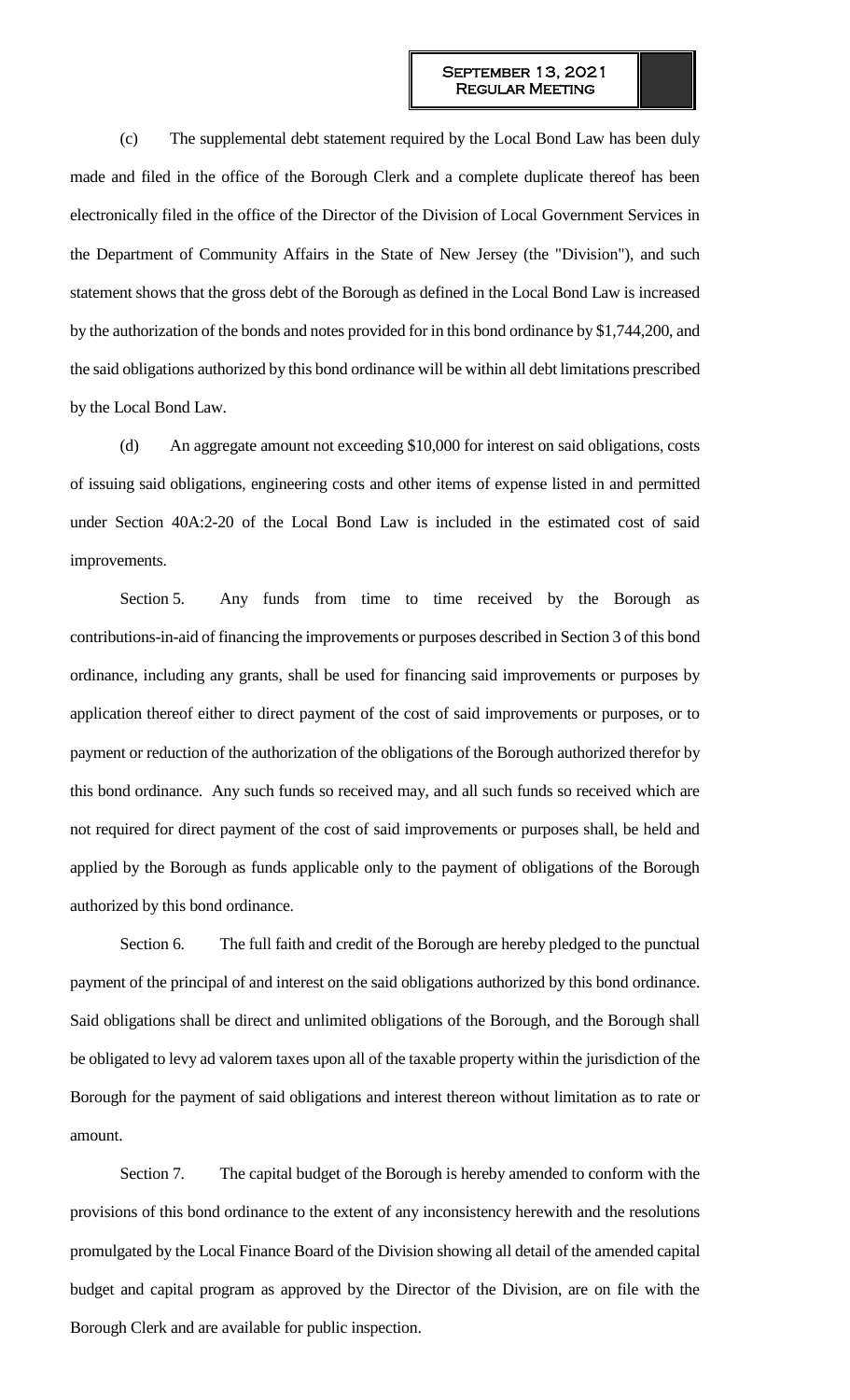Section 8. The Borough intends to issue bonds or notes to finance the cost of the improvements or purposes described in Section 3 of this bond ordinance. The Borough expects that the maximum principal amount of bonds or notes which will be issued to finance the cost of the improvements or purposes described in Section 3 of this bond ordinance is \$1,744,200. If the Borough incurs any such costs prior to the issuance of the bonds or notes, the Borough intends to reimburse itself for such expenditures with the proceeds of the bonds or notes.

Section 9. This bond ordinance shall take effect twenty (20) days after the first publication thereof after final adoption as provided by the Local Bond Law.

### **INTRODUCED/APPROVED ON FIRST READING**

DATED: August 16, 2021

Clerk of the Borough of Sayreville (Admin. & Finance Committee)

**ADOPTED ON SECOND READING** DATED: September 13, 2021

Clerk of the Borough of Sayreville (Admin. & Finance Committee)

/s/Jessica Morelos, R.M.C. /s/Donna Roberts, Councilwoman Borough of Sayreville

/s/Jessica Morelos, R.M.C. /s/Donna Roberts, Councilwoman Borough of Sayreville

## **APPROVAL BY THE MAYOR ON THIS \_13th\_\_ DAY OF \_\_SEPTEMBER\_\_, 2021.**

/s/Victoria Kilpatrick, Mayor Borough of Sayreville

APPROVED AS TO FORM: /s/MICHAEL DUPONT, ESQ., Borough Attorney

Public Hearing on Ordinance #541-21.

Council President Dalina opened the meeting to the public for questions or comments on Ordinance #541-21.

There were no appearances.

**Councilwoman Roberts moved the Public Hearing be closed the Ordinance be adopted on second and final reading and advertised according to law. Seconded by Councilwoman Novak.** 

**Roll Call: Councilpersons Roberts, Conti, Dalina, Enriquez, Maher, Novak, all Ayes.**

> **BOND ORDINANCE #541-21 BOND ORDINANCE PROVIDING FOR THE ACQUISITION OF WATER UTILITY EQUIPMENT IN THE BOROUGH OF SAYREVILLE, NEW JERSEY, APPROPRIATING \$762,000 THEREFOR AND AUTHORIZING THE ISSUANCE OF \$762,000 BONDS OR NOTES OF THE BOROUGH FOR FINANCING PART OF SUCH APPROPRIATION**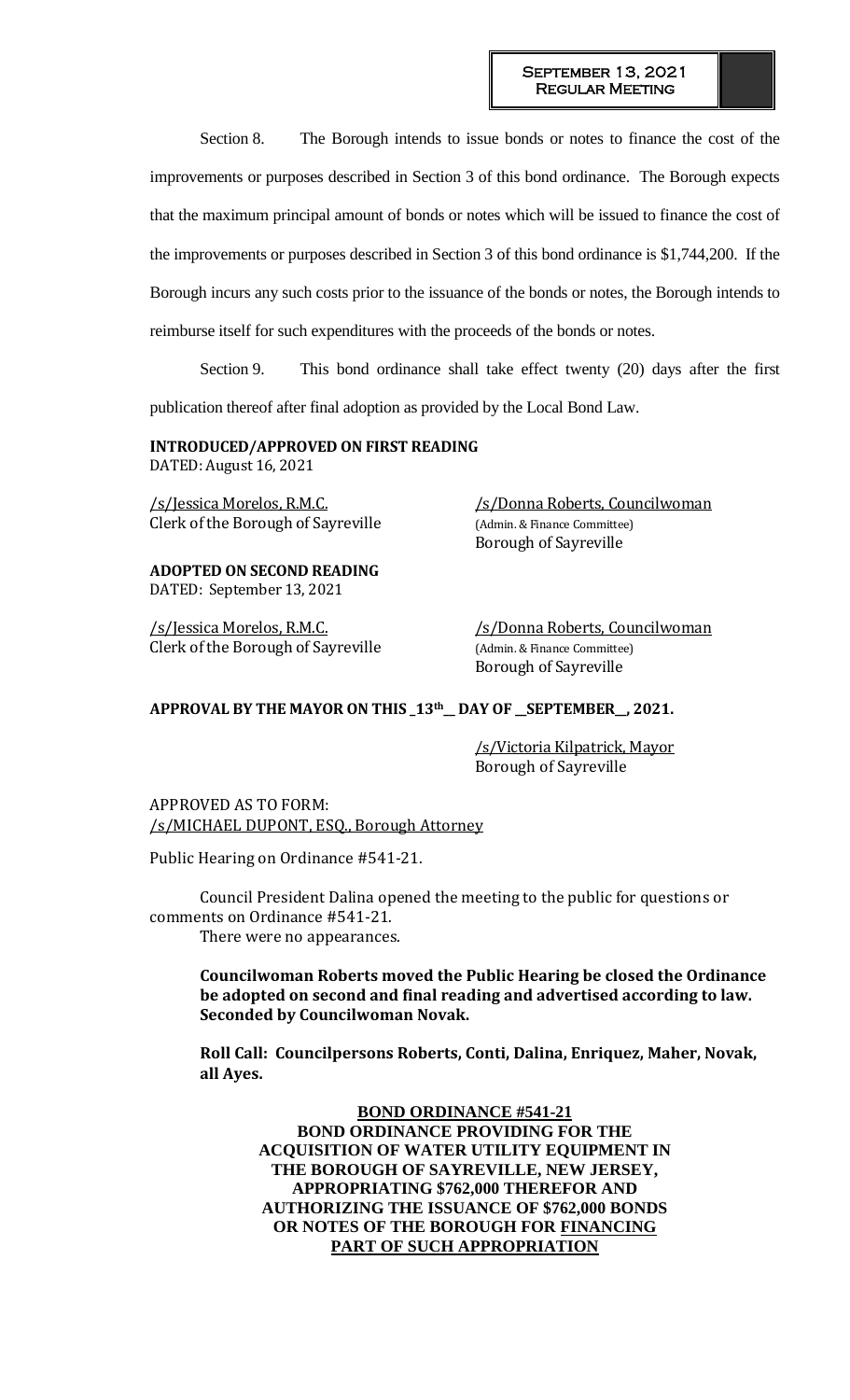BE IT ORDAINED BY THE BOROUGH COUNCIL OF THE BOROUGH OF SAYREVILLE, IN THE COUNTY OF MIDDLESEX, NEW JERSEY (not less than two-thirds of all the members thereof affirmatively concurring), AS FOLLOWS:

Section 1. The Borough Council of the Borough of Sayreville, New Jersey (the "Borough") has ascertained and hereby determines that it is necessary and desirable to raise money to finance the cost of the improvements described in Section 3 of this bond ordinance, which improvements are hereby authorized to be made or acquired by the Borough. For said improvements or purposes stated in said Section 3, there is hereby appropriated the sum of \$762,000, said sum being inclusive of all appropriations heretofore made therefor. No down payment is required as the purpose authorized herein is deemed self-liquidating and the obligations authorized herein are deductible from the gross debt of the Borough, as more fully explained in Section 4(e) of this bond ordinance.

Section 2. For the financing of the improvements or purposes, negotiable bonds of the Borough are hereby authorized to be issued in the principal amount of \$762,000 pursuant to the Local Bond Law, constituting Chapter 2 of Title 40A of the New Jersey Revised Statutes (the "Local Bond Law"). In anticipation of the issuance of said bonds and to temporarily finance said improvements or purposes, negotiable notes of the Borough in the principal amount not exceeding \$762,000 are hereby authorized to be issued pursuant to and within the limitations prescribed by the Local Bond Law.

Section 3. (a) The improvements hereby authorized and the purposes for the financing of which said obligations are to be issued are (i) the acquisition of vehicle laps; (ii) the acquisition and installation of membrane filters; (iii) the repair and/or replacement of guardrails for Duhernal; (iv) the relocation of power wires; and (v) the repair of various water mains, together with all other work, materials and appurtenances necessary therefor or incidental thereto.

(b) The estimated maximum amount of bonds or notes of the Borough to be issued for said improvements or purposes is \$762,000.

(c) The estimated cost of said improvements or purposes is \$762,000.

Section 4. The following additional matters are hereby determined, declared, recited and stated:

(a) The said improvements or purposes described in Section 3 of this bond ordinance are not current expenses and are improvements or purposes that the Borough may lawfully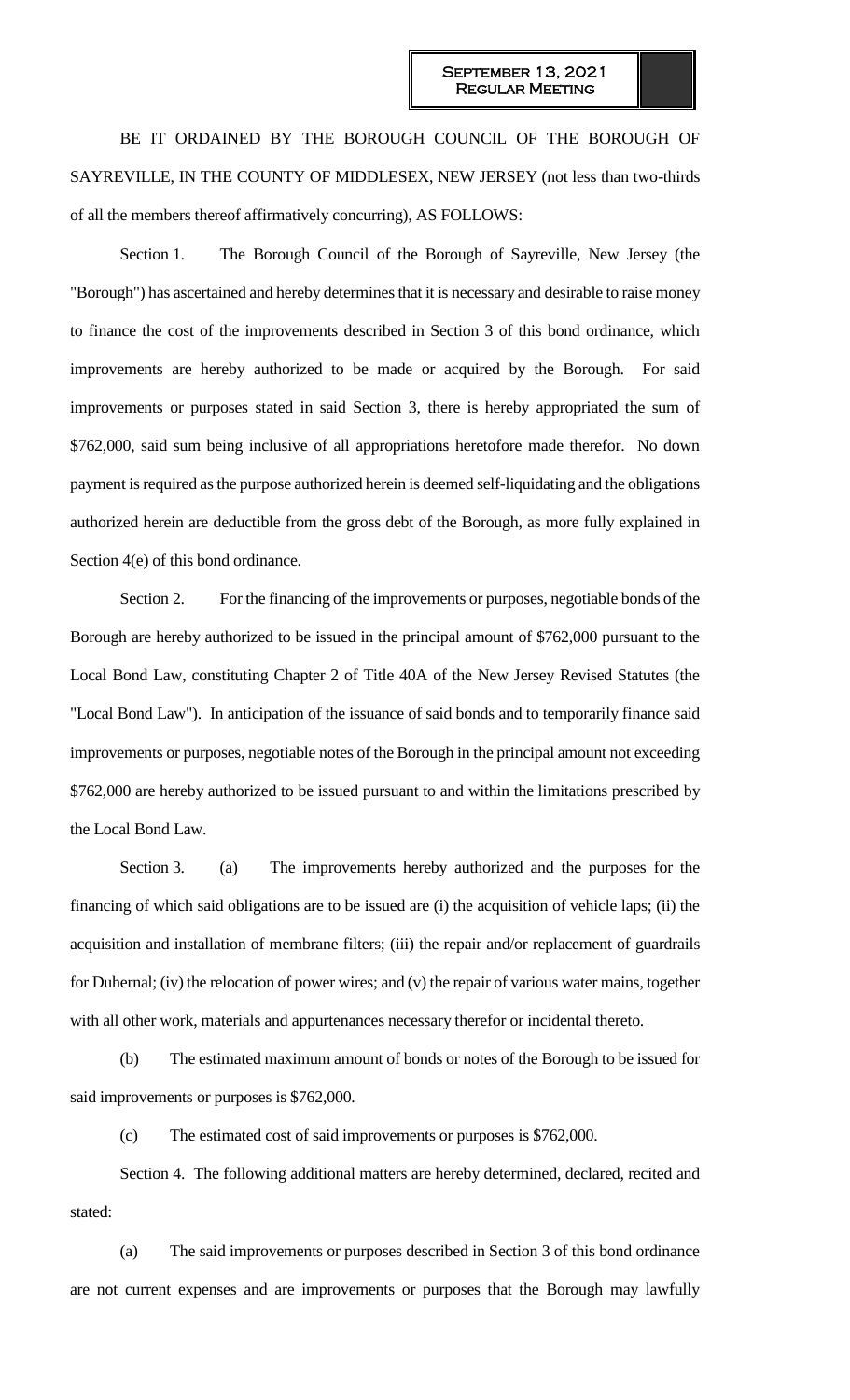undertake as a self-liquidating purpose of a municipal public utility. No part of the cost thereof has been or shall be specially assessed on property specially benefitted thereby.

(b) The period of usefulness of said purposes within the limitations of the Local Bond Law, according to the reasonable lives thereof computed from the date of said bonds or notes authorized by this bond ordinance, is 18.069 years.

(c) The supplemental debt statement required by the Local Bond Law has been duly made and filed in the office of the Borough Clerk and an electronic copy thereof has been filed in the office of the Director of the Division of Local Government Services in the Department of Community Affairs in the State of New Jersey (the "Division"), and such statement shows that the gross debt of the Borough as defined in the Local Bond Law is increased by the authorization of the bonds and notes provided for in this bond ordinance by \$762,000, but that the net debt of the Borough determined as provided in the Local Bond Law is not increased by this bond ordinance. The obligations authorized by this bond ordinance will be within all debt limitations prescribed by the Local Bond Law.

(d) An aggregate amount not exceeding \$16,000 for interest on said obligations, costs of issuing said obligations, engineering costs and other items of expense listed in and permitted under Section 40A:2-20 of the Local Bond Law is included in the estimated cost of said improvements or purposes.

(e) This bond ordinance authorizes obligations of the Borough solely for purposes described in N.J.S.A. 40A:2-7(h). The obligations authorized herein are to be issued for a purpose that is deemed to be self-liquidating pursuant to N.J.S.A. 40A:2-47(a) and are deductible from gross debt pursuant to N.J.S.A. 40A:2-44(c).

Section 5. Any funds from time to time received by the Borough as contributions-in-aid of financing the improvements or purposes described in Section 3 of this bond ordinance, including any grants, shall be used for financing said improvements or purposes by application thereof either to direct payment of the cost of said improvements or purposes, or to payment or reduction of the authorization of the obligations of the Borough authorized therefor by this bond ordinance. Any such funds so received may, and all such funds so received which are not required for direct payment of the cost of said improvements or purposes shall, be held and applied by the Borough as funds applicable only to the payment of obligations of the Borough authorized by this bond ordinance.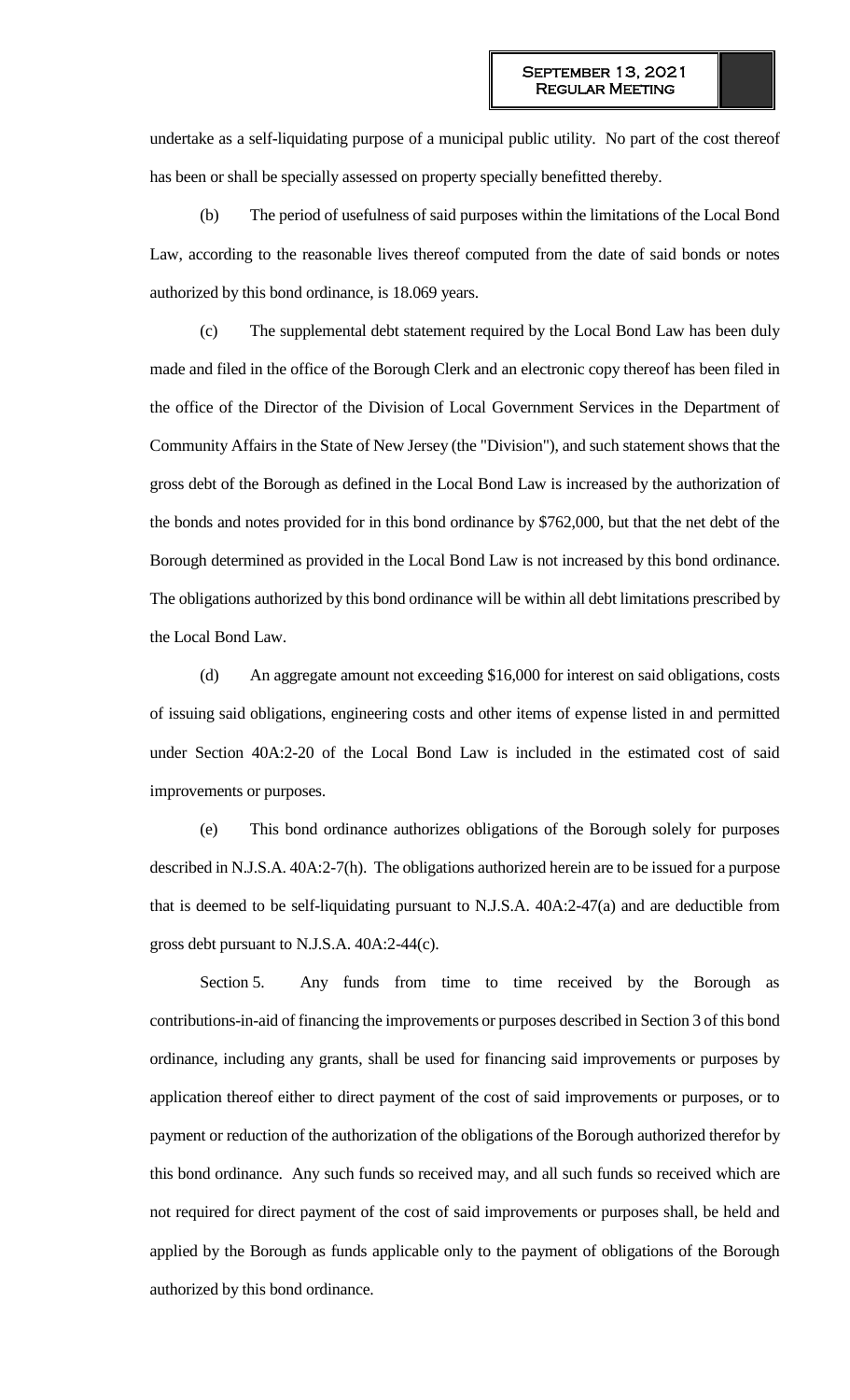Section 6. The full faith and credit of the Borough are hereby pledged to the punctual payment of the principal of and interest on the said obligations authorized by this bond ordinance. Said obligations shall be direct and unlimited obligations of the Borough, and the Borough shall be obligated to levy ad valorem taxes upon all of the taxable property within the jurisdiction of the Borough for the payment of said obligations and interest thereon without limitation as to rate or amount.

Section 7. The capital budget of the Borough is hereby amended to conform with the provisions of this bond ordinance to the extent of any inconsistency herewith and the resolutions promulgated by the Local Finance Board of the Division showing all detail of the amended capital budget and capital program as approved by the Director of the Division, are on file with the Borough Clerk and are available for public inspection.

Section 8. The Borough intends to issue bonds or notes to finance the cost of the improvements or purposes described in Section 3 of this bond ordinance. The Borough expects that the maximum principal amount of bonds or notes which will be issued to finance the cost of the improvements or purposes described in Section 3 of this bond ordinance is \$762,000. If the Borough incurs any such costs prior to the issuance of the bonds or notes, the Borough intends to reimburse itself for such expenditures with the proceeds of the bonds or notes.

Section 9. This bond ordinance shall take effect twenty (20) days after the first publication thereof after final adoption as provided by the Local Bond Law.

### **INTRODUCED/APPROVED ON FIRST READING** DATED: August 16, 2021

Clerk of the Borough of Sayreville (Admin. & Finance Committee)

**ADOPTED ON SECOND READING** DATED: September 13, 2021

Clerk of the Borough of Sayreville (Admin. & Finance Committee)

/s/Jessica Morelos, R.M.C. /s/Donna Roberts, Councilwoman Borough of Sayreville

/s/Jessica Morelos, R.M.C. /s/Donna Roberts, Councilwoman Borough of Sayreville

### **APPROVAL BY THE MAYOR ON THIS \_13th\_\_ DAY OF \_\_SEPTEMBER\_\_, 2021.**

/s/Victoria Kilpatrick, Mayor Borough of Sayreville

APPROVED AS TO FORM: /s/MICHAEL DUPONT, ESQ., Borough Attorney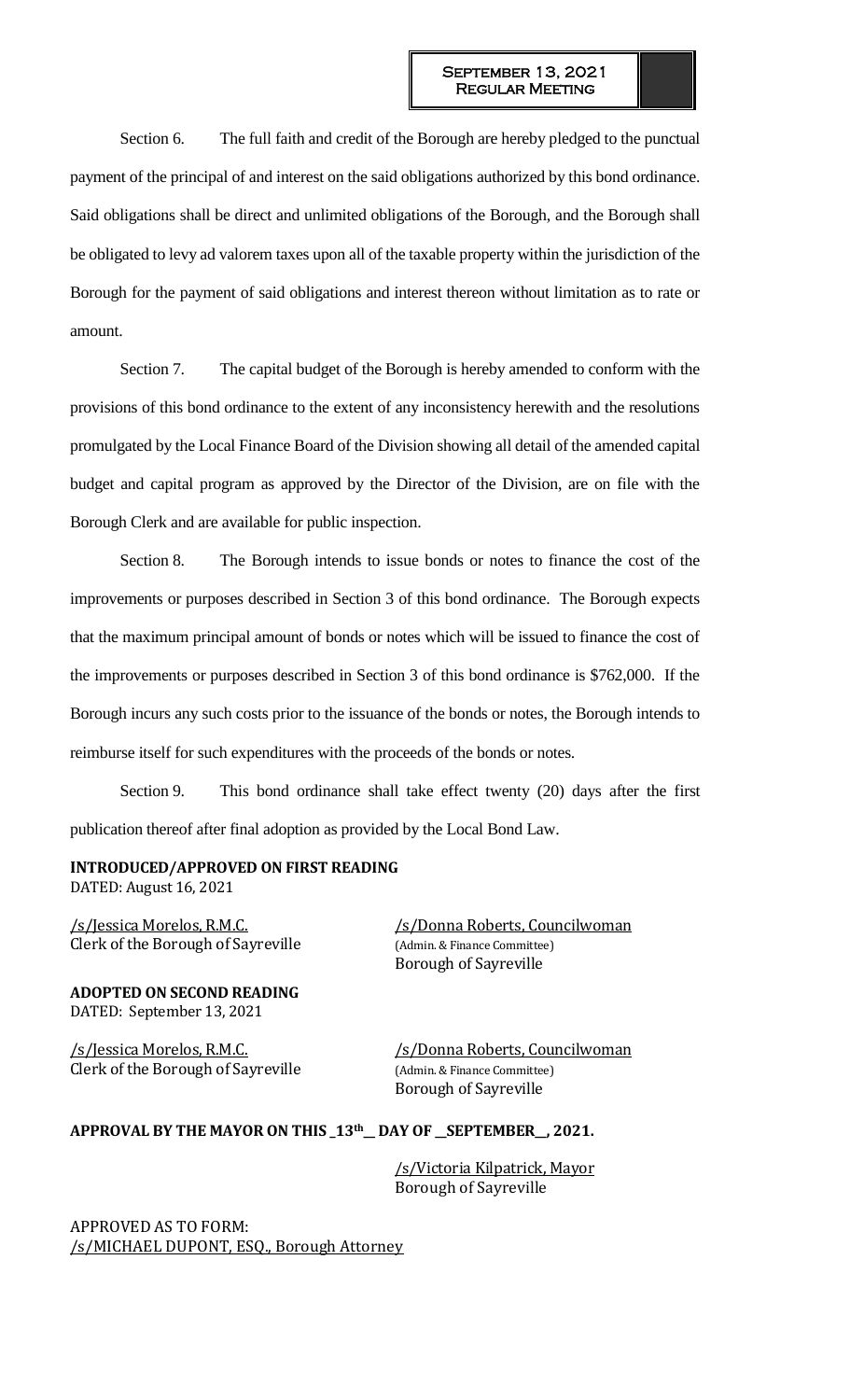Public Hearing on Ordinance #542-21.

Borough Attorney asked the council to Table this Ordinance due to confirming what section of the code it belongs in.

**Council President Dalina moved the Ordinance be tabled. Seconded by Councilwoman Novak.** 

**Roll Call: Councilpersons Dalina, Conti, Enriquez, Maher, Novak, Roberts, all Ayes.**

 **NEW BUSINESS:**  a) Introduction of the following ordinances:

# **ORDINANCE #543-21 AN ORDINANCE AMENDING AND SUPPLEMENTING CHAPTER XIV OF THE REVISED GENERAL ORDINANCES OF THE BOROUGH OF SAYREVILLE TO AMEND SECTION 14-14.9 "MISCELLANEOUS FEES"**

**(Water & Sewer Committee – Co. Novak – Public Hearing 9-27-21)**

Councilwoman Novak moved the Ordinance be approved on first reading, advertised according to law and a Public Hearing be scheduled for September 27, 2021. Motion was seconded by Councilman Enriquez.

Roll Call: Councilpersons Novak, Conti, Dalina, Enriquez, Maher, Roberts, all ayes.

## **CONSENT AGENDA RESOLUTIONS**

Council President Dalina opened the meeting for any questions or comments on Consent Agenda Resolutions.

There were no appearances:

Council President Dalina made a motion to close the Public Portion and adopt the Consent Agenda Resolutions. Seconded by Councilwoman Novak.

Roll Call: Councilpersons Dalina, Conti, Enriquez, Maher, Novak, Roberts, all Ayes.

# **RESOLUTION #2021-222**

**WHEREAS,** all bills submitted to the Borough of Sayreville covering services, work, labor and material furnished the Borough of Sayreville have been duly audited by the appropriate committee;

**NOW, THEREFORE, BE IT AND IT IS HEREBY RESOLVED** that all bills properly verified according to law and properly audited by the appropriate committees be and the same are hereby ordered to be paid by the appropriate Borough officials.

| Absent<br>Victoria Kilpatrick, Mayor |                                        |  |
|--------------------------------------|----------------------------------------|--|
| /s/ Vincent Conti, Councilman        | <u>/s/ Michele Maher, Councilwoman</u> |  |
| <u>/s/ Kevin Dalina, Councilman</u>  | /s/ Mary J. Novak, Councilwoman        |  |
| 's/ Damon Enriquez, Councilman       | <u>'s/ Donna Roberts, Councilwoman</u> |  |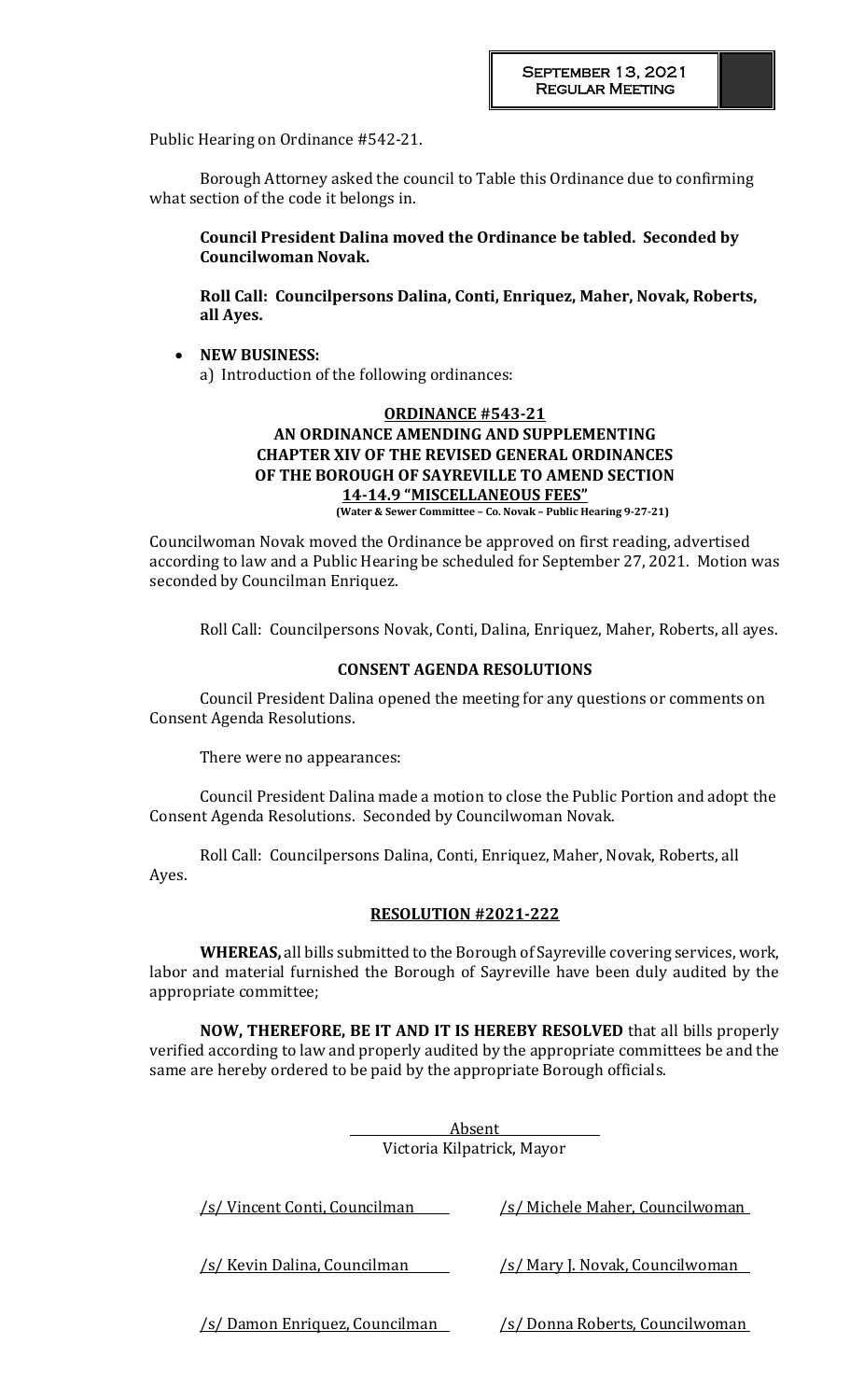Reviewed by the Borough Attorney and is approved as to form and the Resolution satisfies all of the legal requirements for the Mayor's signature.

### /s/ Michael R. DuPont, Borough Attorney

#### **Bill list of September 13, 2021 in the amount of \$9,122,279.02 in a separate Bill List File for 2021 (See Appendix Bill List 2021-A for this date).**

## **RESOLUTION #2021-223**

**WHEREAS,** an application has been received by the Municipal Clerk for a person to person transfer Plenary Retail Consumption License #1219-33-044-006, heretofore issued to F & B Associates of NJ, LLC for premises located at 570 Jernee Mill Road, Sayreville, New Jersey 08872.

**WHEREAS,** said application is complete in all respects, the transfer fees have been paid, the applicant has disclosed with the issuing authority the source of all funds used in the purchase of said license and business and the license has been properly renewed for the current license term;

**WHEREAS,** the applicant has duly advertised in the Home News Tribune on March 20, 2021 and March 27, 2021, as required by law, and has produced proof of publication as to such advertising; and

**WHEREAS,** no objections or protests have been made with regard to said transfer; and

**WHEREAS,** all other necessary requirements have been fulfilled and proper investigations have been made, the applicant is qualified to be licensed according to all statutory, regulatory and local governmental Alcoholic Beverage Control laws and regulations.

**NOW, THEREFORE, BE IT RESOLVED** that the Mayor and Council of the Borough of Sayreville does hereby approve, the transfer of Plenary Retail Consumption License #1219-33-044-006 now held by F & B Associates of NJ, LLC, to *Facility Concession Services, Inc. Jersey, LLC, t/a Spectrum Concessions, for premises located at 570 Jernee Mill Road, Sayreville, New Jersey 08872* and that the Municipal Clerk is hereby authorized to endorse the license certificate to the new ownership, subject to all its terms and conditions, *effective September 14, 2021.*

> /s/ Donna Roberts, Councilwoman (Admin. & Finance Committee)

Reviewed by the Borough Attorney and is approved as to form and the Resolution satisfies all of the legal requirements for the Mayor's signature.

/s/ Michael R. DuPont, Borough Attorney

### **ATTEST: BOROUGH OF SAYREVILLE**

/s/ Jessica Morelos, RMC /s/ Kevin Dalina Municipal Clerk Council President

## **RESOLUTION #2021-224**

**WHEREAS,** an application has been received by the Municipal Clerk for a person to person transfer of Plenary Retail Consumption License #1219-33-040-008, heretofore issued to Parlin Bar & Liquor, LLC located at 3109 Bordentown Avenue, Unit A, Sayreville, NJ.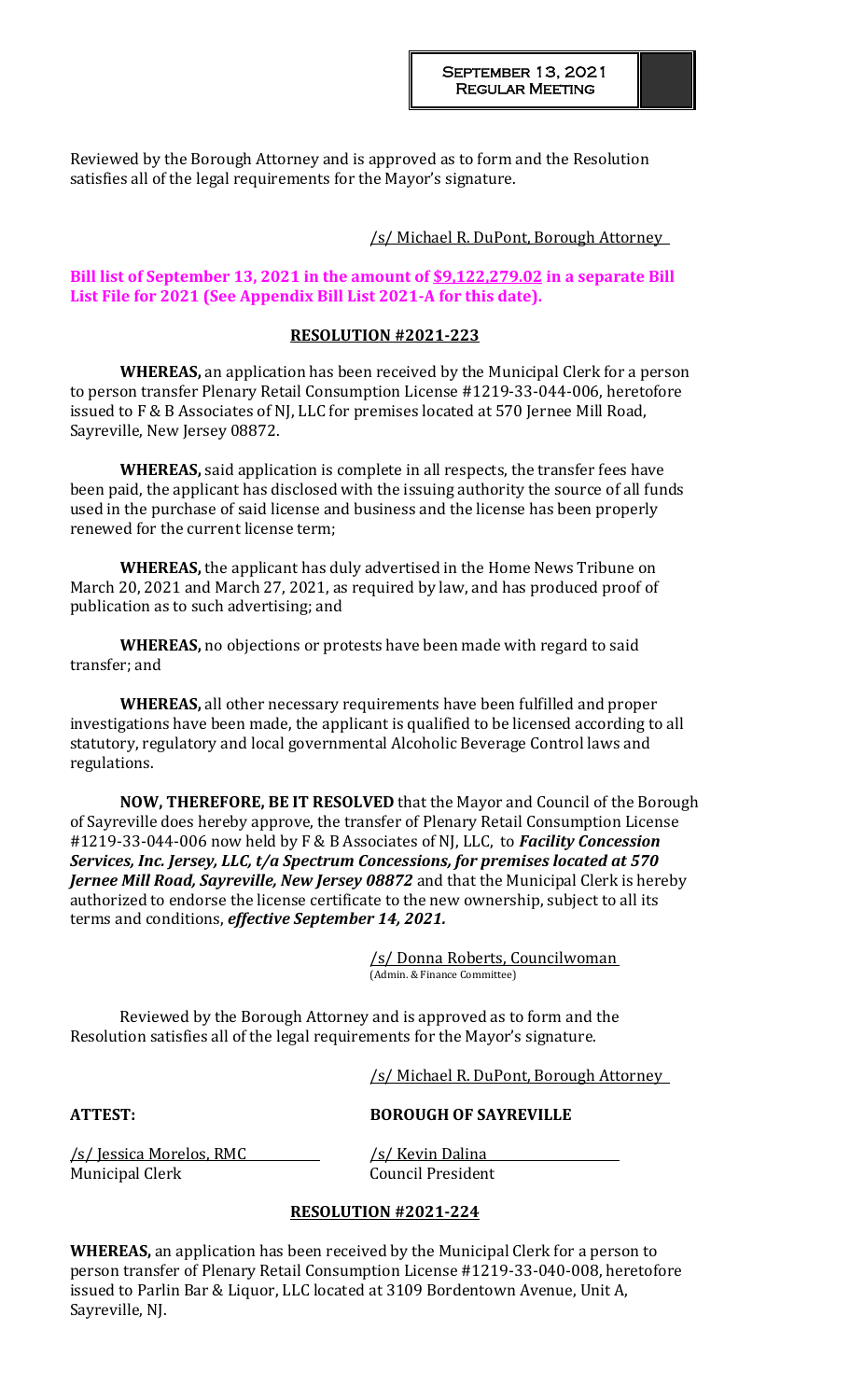**WHEREAS,** said application is complete in all respects, the transfer fees have been paid, the applicant has disclosed with the issuing authority the source of all funds used in the purchase of said license and business and the license has been properly renewed for the current license term;

**WHEREAS,** the applicant has duly advertised in the Home News Tribune on July 1, 2021 and July 8, 2021, as required by law, and has produced proof of publication as to such advertising; and

**WHEREAS,** no objections or protests have been made with regard to said transfer; and

**WHEREAS,** all other necessary requirements have been fulfilled and proper investigations have been made, the applicant is qualified to be licensed according to all statutory, regulatory and local governmental Alcoholic Beverage Control laws and regulations.

**NOW, THEREFORE, BE IT RESOLVED** that the Mayor and Council of the Borough of Sayreville does hereby approve, the **transfer of Plenary Retail Consumption License #1219-33-040-008 now held by Parlin Bar & Liquor, LLC, to Saroha Enterprises, LLC** and that the Municipal Clerk is hereby authorized to endorse the license certificate to the new ownership, subject to all its terms and conditions, *effective September 27, 2021.*

> /s/ Donna Roberts, Councilwoman (Admin. & Finance Committee)

Reviewed by the Borough Attorney and is approved as to form and the Resolution satisfies all of the legal requirements for the Mayor's signature.

/s/ Michael R. DuPont, Borough Attorney

**ATTEST: BOROUGH OF SAYREVILLE**

/s/ Jessica Morelos, RMC /s/ Kevin Dalina Municipal Clerk Council President

### **RESOLUTION #2021-225**

**BE IT AND IT IS HEREBY RESOLVED** that the proper borough officials are

hereby authorized and directed to extend the contract with Legacy Riding Stables,

Inc., Piscataway, NJ for Horseback Riding and Related Concession Services on

premises known as Julian Capik Nature Preserve and Wellfields.

/s/ Damon Enriquez, Councilman (Recreation Committee)

Reviewed by the Borough Attorney and is approved as to form and the Resolution satisfies all of the legal requirements for the Mayor's signature.

/s/ Michael R. DuPont, Borough Attorney

/s/ Jessica Morelos, RMC /s/ Kevin Dalina Municipal Clerk Council President

### **ATTEST: BOROUGH OF SAYREVILLE**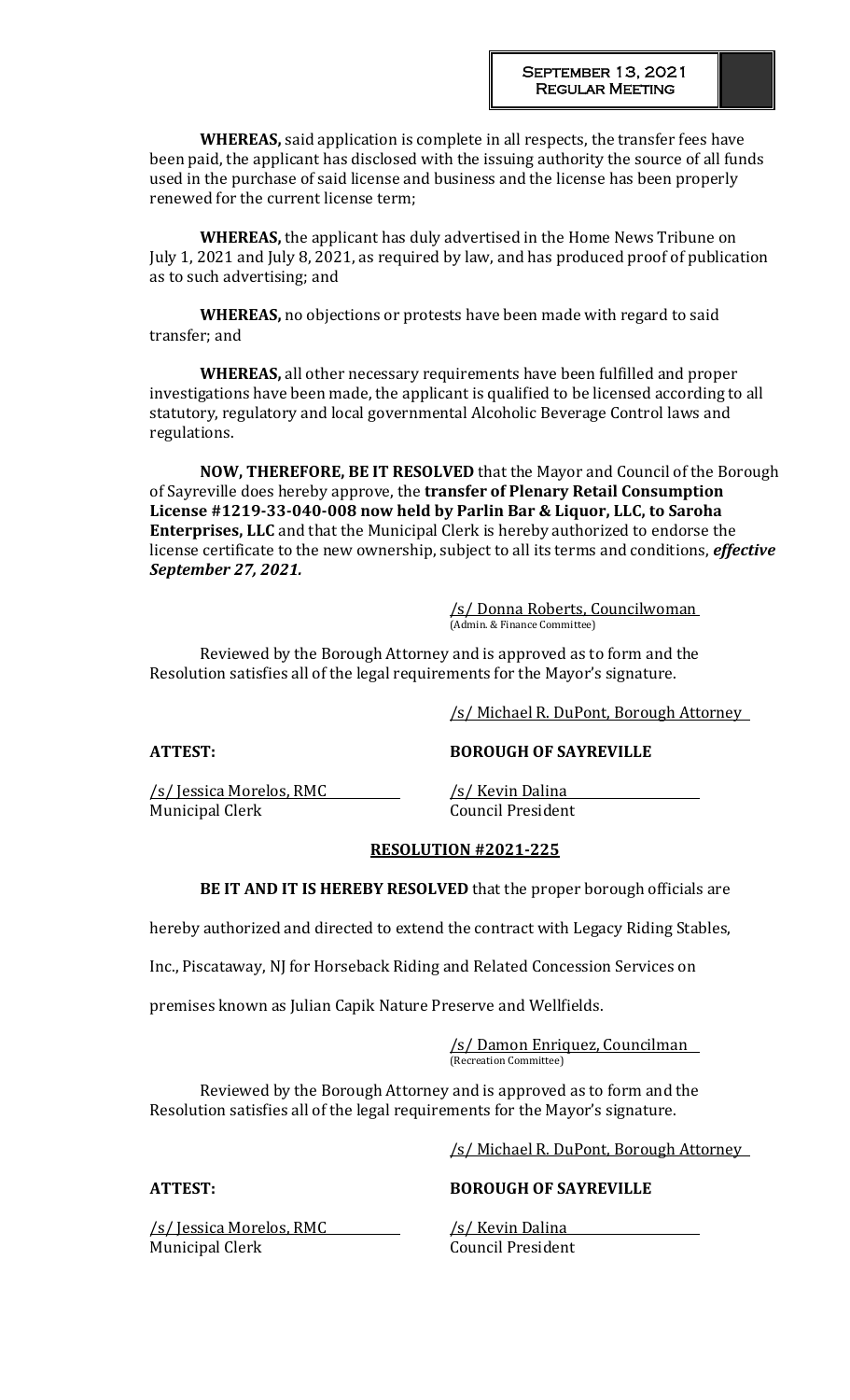### **RESOLUTION #2021-226**

**BE IT AND IT IS HEREBY RESOLVED** that the proper Borough Officials

are hereby authorized and directed to execute an agreement with the County of

Middlesex for the acceptance of FY2022 Municipal Alliance Grant Award in the

amount of \$16,183.00.

/s/ Donna Roberts, Councilwoman (Admin. & Finance Committee)

Reviewed by the Borough Attorney and is approved as to form and the Resolution satisfies all of the legal requirements for the Mayor's signature.

/s/ Michael R. DuPont, Borough Attorney

### **ATTEST: BOROUGH OF SAYREVILLE**

/s/ Jessica Morelos, RMC /s/ Kevin Dalina Municipal Clerk Council President

# **RESOLUTION #2021-227**

### **DISCHARGE OF MORTGAGE A RESOLUTION OF THE BOROUGH OF SAYREVILLE IN THE COUNTY OF MIDDLESEX, STATE OF NEW JERSEY, AUTHORIZING THE DISCHARGE OF MORTGAGE FOR PROPERTY LOCATED AT 19 CYPRESS DRIVE, SAYREVILLE, NEW JERSEY**

**WHEREAS,** a certain Mortgage dated October 17, 2012 was made by Vanessa Hester, residing at 19 Cypress Drive, Sayreville, New Jersey, identified as Block 32.08, Lot 19 on the official assessment maps of the Borough of Sayreville in the County of Middlesex and State of New Jersey to the Borough of Sayreville; and

**WHEREAS**, this Mortgage, never modified, was made to secure payment in the amount of TWENTY THOUSAND ONE HUNDRED THIRTY-EIGHT (\$29,138.00) Dollars, without interest. The mortgage was recorded or registered in the office of the County Recording Officer of Middlesex County, State of New Jersey, on April 23, 2013 in Book 15242 at Page 0644; and

**BE IT AND IT IS HEREBY RESOLVED** Mayor Victoria Kilpatrick and Jessica Morelos, Borough Clerk of the Borough of Sayreville are authorized to execute a Discharge of Mortgage for the property located at 19 Cypress Drive, Parlin, New Jersey 08859.

> /s/ Donna Roberts, Councilwoman (Admin. & Finance Committee)

Reviewed by the Borough Attorney and is approved as to form and the Resolution satisfies all of the legal requirements for the Mayor's signature.

/s/ Michael R. DuPont, Borough Attorney

**ATTEST: BOROUGH OF SAYREVILLE**

/s/ Jessica Morelos, RMC /s/ Kevin Dalina Municipal Clerk Council President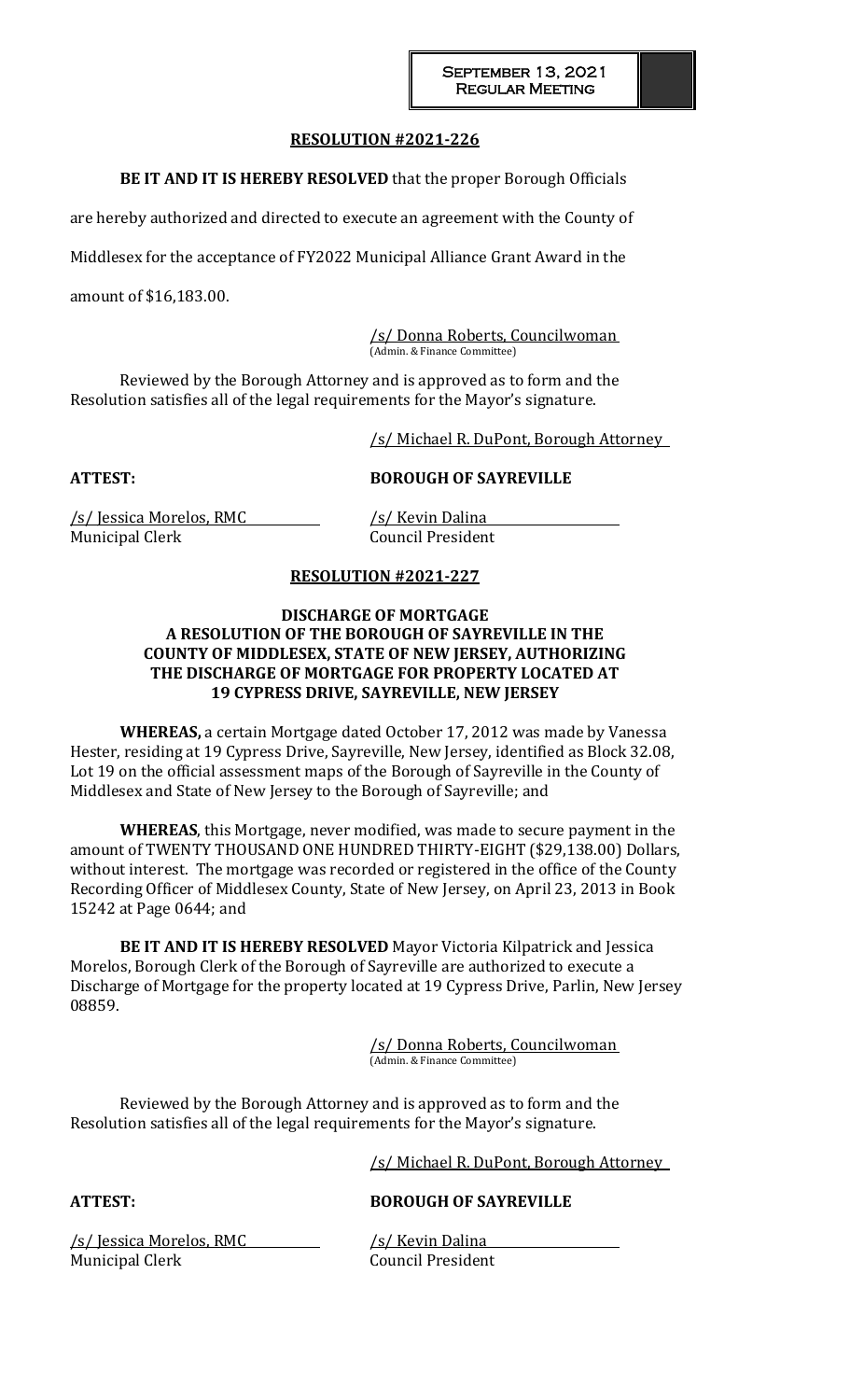# **RESOLUTION #2021-228**

**WHEREAS,** the Mayor and Borough Council of the Borough of Sayreville are knowledgeable that the Borough requires the services of an appraiser to provide appraisal services and report covering North Jersey Energy Associates, Block 14, Lot 4.02 as outlined in his appraisal fee report; and

**WHEREAS,** the Laws of New Jersey provide for such services; and

**WHEREAS,** the Local Public Contracts Law (N.J.S.A. 40A11-5(1)(a) requires that a resolution authorizing such services without competitive bids must be publicly advertised.

**NOW, THEREFORE, BE IT AND IT IS HEREBY RESOLVED** by the Borough Council of the Borough of Sayreville hereby appoint the firm of Sockler Realty Services Group, Inc. and that they be paid for said services at a fee not to exceed \$15,750.00.

**BE IT AND IT IS HEREBY RESOLVED** that the Borough Clerk be and is hereby authorized to forward a true copy of this resolution to, Sockler Realty Services Group, Inc., 299 Ward Street, Suite C, Hightstown, NJ 08520.

> /s/ Donna Roberts, Councilwoman (Admin. & Finance Committee)

Reviewed by the Borough Attorney and is approved as to form and the Resolution satisfies all of the legal requirements for the Mayor's signature.

/s/ Michael R. DuPont, Borough Attorney

**ATTEST: BOROUGH OF SAYREVILLE**

 $\sqrt{s}}$  Jessica Morelos, RMC  $\sqrt{s}$  /s/ Kevin Dalina Municipal Clerk Council President

### **RESOLUTION #2021-229**

### **A RESOLUTION OF THE BOROUGH OF SAYREVILLE, COUNTY OF MIDDLESEX, STATE OF NEW JERSEY AUTHORIZING THE SAYREVILLE FIRE DEPARTMENT USE OF OUT-OF-SERVICE VEHICLES**

**WHEREAS,** the Garage Services Department of the Borough of Sayreville took certain vehicles out of services and transferred said vehicles to Fort Grumpy;

**WHEREAS,** the Sayreville Fire Department has requested the use of the said vehicles;

- 2001 Ford Crown Victoria #2FAFP71WXIX79769

- 1999 Ford F250 #1FTNF21F9XEE36538

**WHEREAS,** the Garage Services Department and the Department of Public Works representatives agree to the use and will schedule the said vehicles to be scrapped after the re-certification takes place; and

**BE IT AND IT IS HEREBY RESOLVED** that Mayor and Council of the Borough of Sayreville do hereby authorize and grant permission for the requested use by the Sayreville Fire Department and the subsequent removal of said vehicles for scrap.

> /s/ Kevin Dalina, Councilman (Public Works Committee)

Reviewed by the Borough Attorney and is approved as to form and the Resolution satisfies all of the legal requirements for the Mayor's signature.

/s/ Michael R. DuPont, Borough Attorney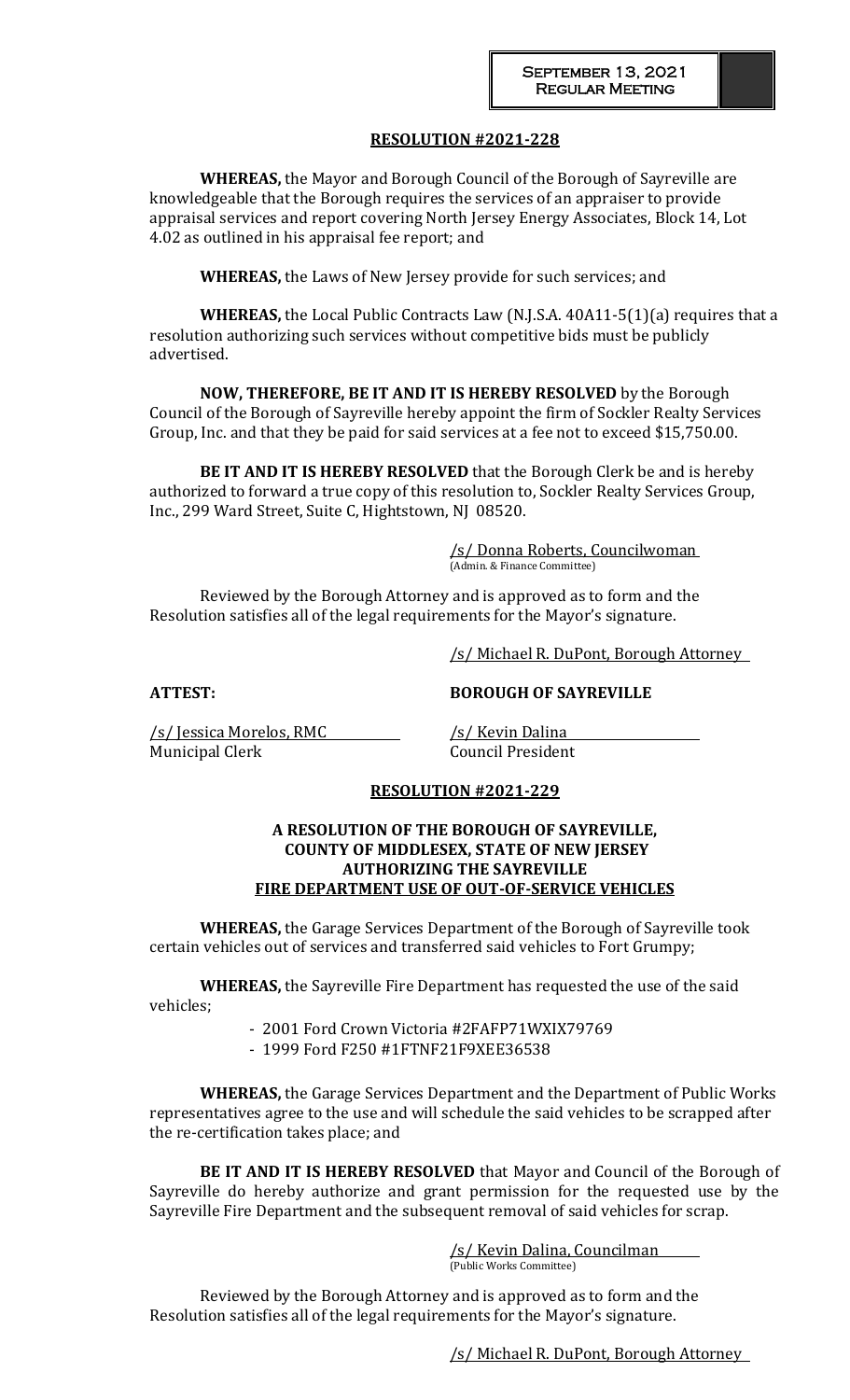### **ATTEST: BOROUGH OF SAYREVILLE**

/s/ Jessica Morelos, RMC /s/ Kevin Dalina Municipal Clerk Council President

#### **RESOLUTION #2021-230**

**BE IT AND IT IS HEREBY RESOLVED,** that the Qualified Purchasing Agent

is hereby authorized and directed to advertise for the receipt of bids for Snow

Plowing and Snow Removal Services.

/s/ Kevin Dalina, Councilman (Public Works Committee)

Reviewed by the Borough Attorney and is approved as to form and the Resolution satisfies all of the legal requirements for the Mayor's signature.

/s/ Michael R. DuPont, Borough Attorney

**ATTEST: BOROUGH OF SAYREVILLE**

/s/ Jessica Morelos, RMC /s/ Kevin Dalina Municipal Clerk Council President

## **RESOLUTION #2021-231**

**BE IT AND IT IS HEREBY RESOLVED,** that the Qualified Purchasing Agent

is hereby authorized and directed to advertise for the receipt of bids for Routine and

Emergency Repairs to Water, Sewer and Public Works Infrastructure.

/s/ Kevin Dalina, Councilman (Public Works Committee)

Reviewed by the Borough Attorney and is approved as to form and the Resolution satisfies all of the legal requirements for the Mayor's signature.

/s/ Michael R. DuPont, Borough Attorney

### **ATTEST: BOROUGH OF SAYREVILLE**

/s/ Jessica Morelos, RMC /s/ Kevin Dalina Municipal Clerk Council President

### **RESOLUTION #2021-232**

## **ACCEPTING FINAL WORK AND AUTHORIZING FINAL PAYMENT UPON EXPIRATION OF STATUTORY PERIOD**

**WHEREAS,** the following named contractor has completed the following work as indicated on the project hereafter referred to, which work is apparently in accordance with the plans, specifications and contract documents:

- Project: Sayreville Senior Center Window Replacement project
- Contractor: Panoramic Window and Door Systems, Inc. 712 Sergeantsville Road Stockton, NJ 08559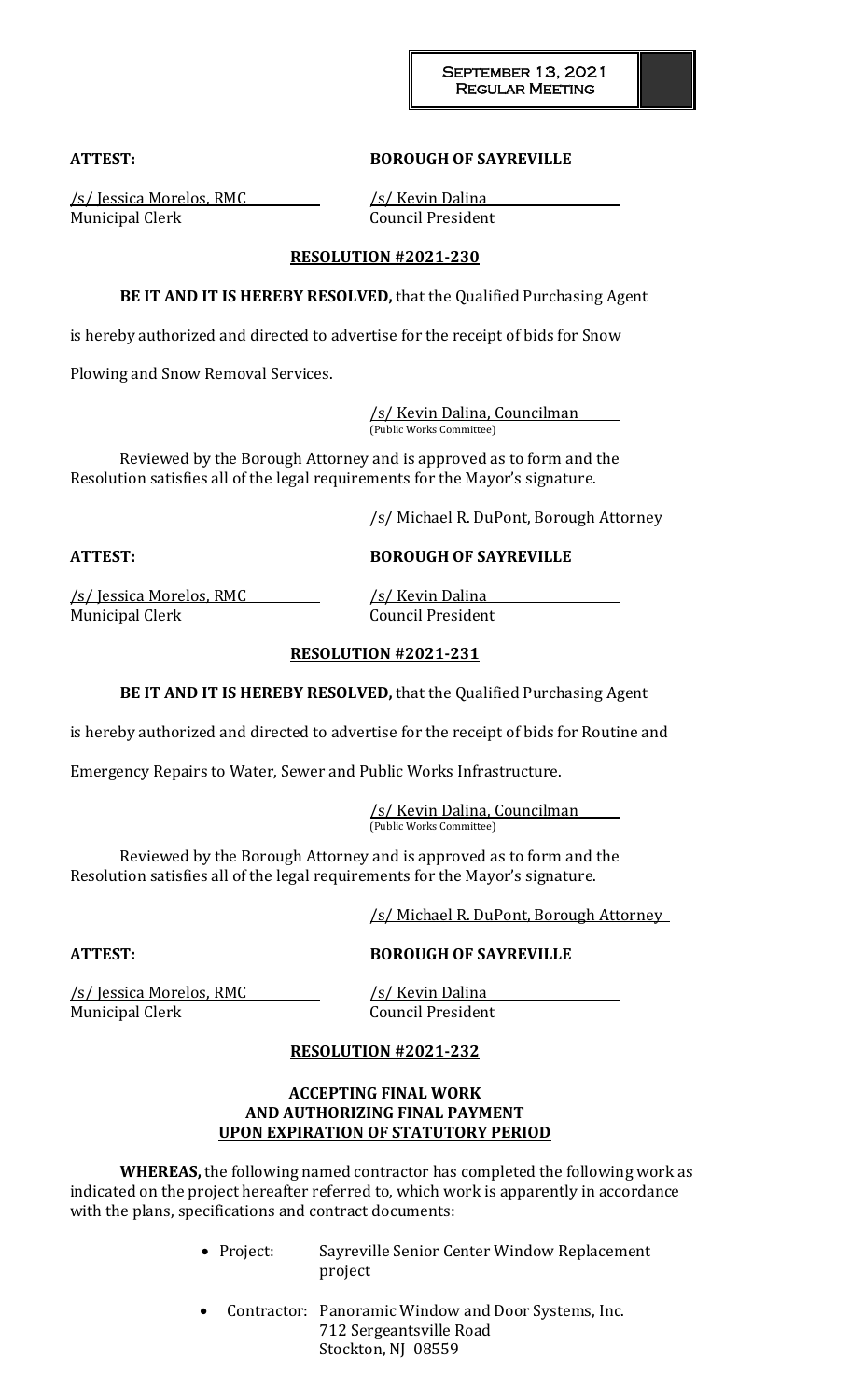• Balance Due \$60,010.00

**WHEREAS,** the Borough Architect has fully issued a certificate certifying to the completion of the work and recommending payment in accordance with the terms thereof; and

**WHEREAS,** the Standing Committee of the Governing Body under whose jurisdiction this work falls has likewise inspected said work and has determined that it has been completed in apparent conformity with the plans and specifications; and

**WHEREAS,** the Statutes of New Jersey pertaining to the enforcement of mechanic's and materialmen's liens on municipal projects provide that notice thereof may be filed at any time within 45 days of the final acceptance of said work;

## **NOW, THERFORE, BE IT AND IT IS HEREBY RESOLVED:**

1. That the project described in the preamble hereof is hereby accepted and approved with the proviso that such action is not to be construed as a waiver of any violation of the terms of said plans, specifications and contract documents if such violation should later appear.

2. That the Borough Clerk is authorized to insert a brief notice in a daily newspaper circulating in Middlesex County once a week for two consecutive weeks giving public notice of the final acceptance of said work so that any potential lien claimants may have notice thereof.

3. That upon expiration of the 45 days from the date hereof, the proper municipal officials be and they are hereby authorized and directed to execute and deliver a check to the said contractor covering the amount due him, less any retained percentage authorized by the contract documents.

> /s/ Kevin Dalina, Councilman (Public Works Committee)

Reviewed by the Borough Attorney and is approved as to form and the Resolution satisfies all of the legal requirements for the Mayor's signature.

/s/ Michael R. DuPont, Borough Attorney

/s/ Jessica Morelos, RMC /s/ Kevin Dalina Municipal Clerk Council President

**ATTEST: BOROUGH OF SAYREVILLE**

### **RESOLUTION #2021-233**

**BE IT AND IT IS HEREBY RESOLVED** that the Borough of Sayreville hereby grants a waiver of all municipal fees associated with Special Event Permits and Food Handlers permits for Centennial Day on October 2, 2021 (rain date October 3, 2021).

**BE IT FURTHER RESOLVED** that the fee shall be \$300.00 for Centennial Day.

**BE IT FURTHER RESOLVED** this action does not eliminate the requirement for each vendor to file the necessary applications and obtain permits from the Board of Health and the Municipal Clerk.

**BE IT FURTHER RESOLVED** that the Recreation Department must supply the Board of Health, Municipal Clerk and the Police Chief with a list of all vendors in order to insure that the proper permits are obtained from their respective departments, if necessary.

> /s/ Damon Enriquez, Councilman (Recreation Committee)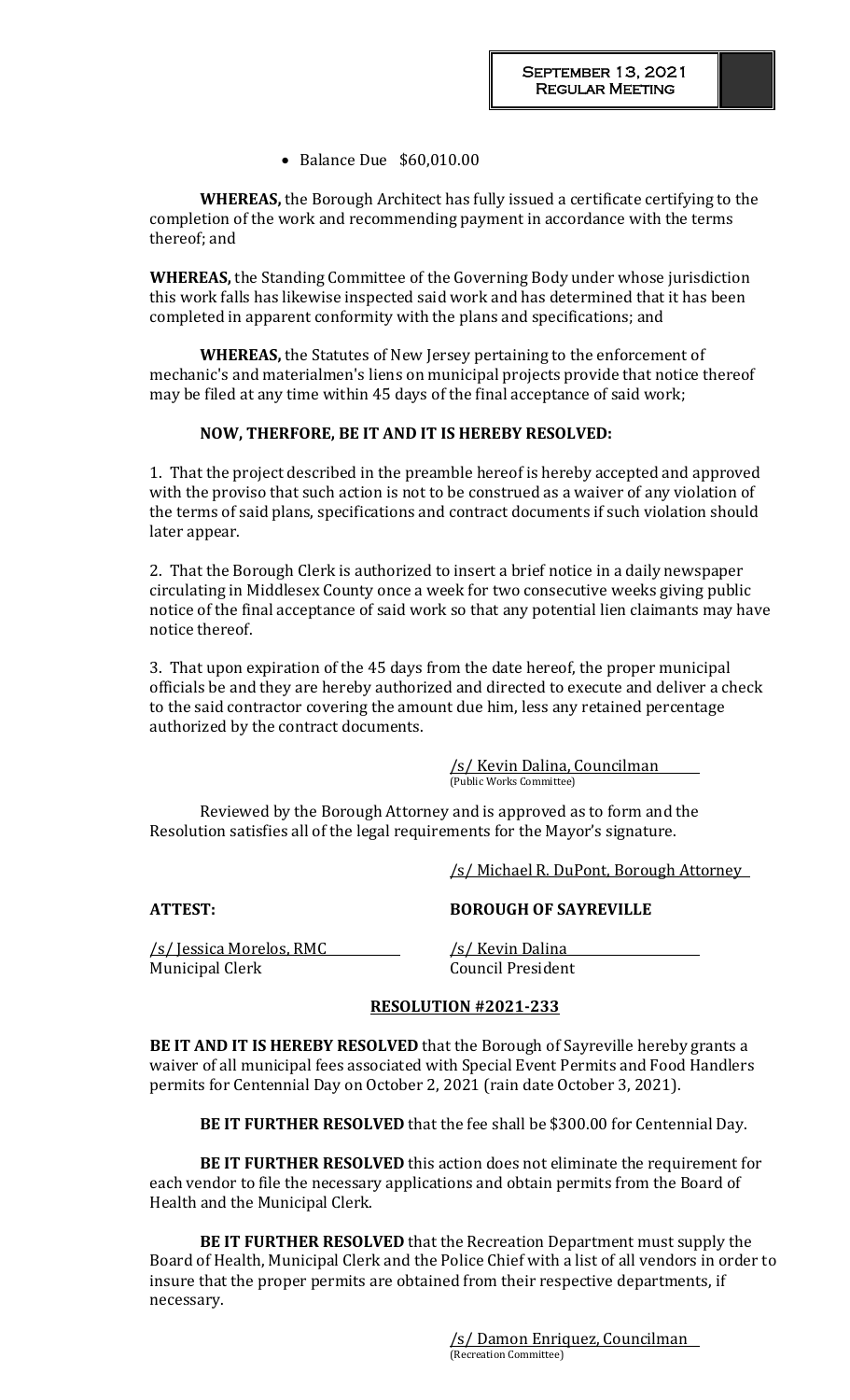Reviewed by the Borough Attorney and is approved as to form and the Resolution satisfies all of the legal requirements for the Mayor's signature.

/s/ Michael R. DuPont, Borough Attorney

# **ATTEST: BOROUGH OF SAYREVILLE**

/s/ Jessica Morelos, RMC /s/ Kevin Dalina Municipal Clerk Council President

## **RESOLUTION #2021-234**

**BE IT AND IT IS HEREBY RESOLVED** that the proper Borough officials are

hereby memorializing an award of an emergency contract for the Removal and

Replacement of a leaking Chlorine Tank to Coastal Technical Sales, 116 Keystone

Drive, Montgomeryville, PA 18936, at a total cost not to exceed \$27,392.71.

/s/ Mary J. Novak, Councilwoman (Water & Sewer Committee)

Reviewed by the Borough Attorney and is approved as to form and the Resolution satisfies all of the legal requirements for the Mayor's signature.

/s/ Michael R. DuPont, Borough Attorney

**ATTEST: BOROUGH OF SAYREVILLE**

/s/ Jessica Morelos, RMC /s/ Kevin Dalina Municipal Clerk Council President

# **RESOLUTION #2021-235**

**WHEREAS,** N.J.S.A. 40A:4-87 provides that the director of the Division of Local Finance may approve the insertion of any special item of revenue in the budget of any county or municipality when such items shall have been made available by law and the amount thereof was not determined at the time of the adoption of the budget; and

**WHEREAS**, said Director may also approve the insertion of an item of appropriation of equal amount:

# **SECTION 1.**

**NOW THEREFORE, BE IT RESOLVED** that the Mayor and Council of the Borough of Sayreville hereby requests the Director of the Division of Local Finance to approve the insertion of the following items of revenue in the budget of the year 2021 in the sums contained in **Section 2** which items are now available as a revenue from the following sources:

**SECTION 2.**

- 2022 Pedestrian Safety Grant in the amount of \$30,000.00.

**SECTION 3. BE IT FURTHER RESOLVED** that this resolution shall take effect immediately.

> /s/ Donna Roberts, Councilwoman (Admin. & Finance Committee)

Reviewed by the Borough Attorney and is approved as to form and the Resolution satisfies all of the legal requirements for the Mayor's signature.

/s/ Michael R. DuPont, Borough Attorney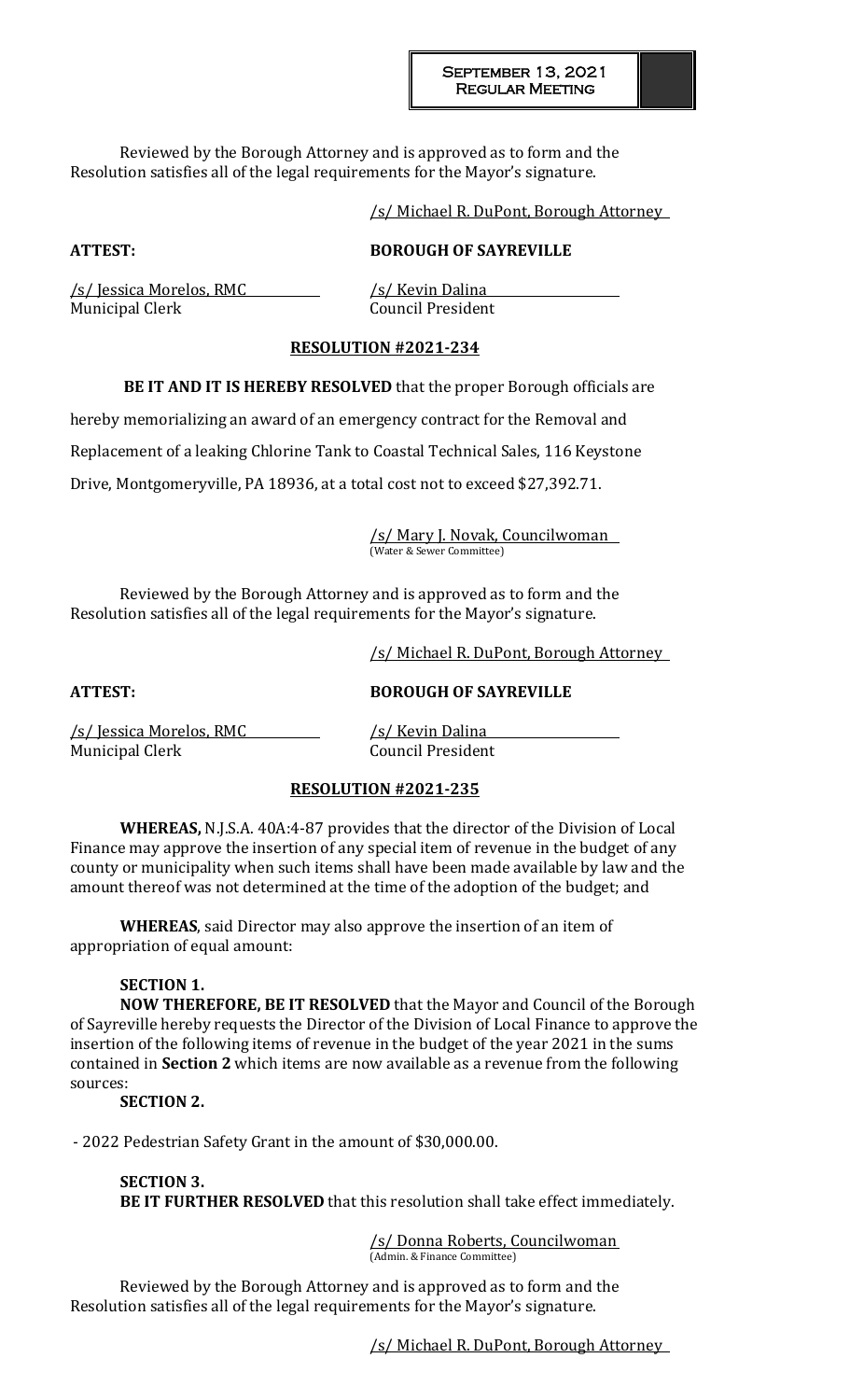### **ATTEST: BOROUGH OF SAYREVILLE**

/s/ Jessica Morelos, RMC /s/ Kevin Dalina Municipal Clerk Council President

### **RESOLUTION #2021-236**

**BE IT AND IT IS HEREBY RESOLVED** that the Borough Engineer is hereby

authorized and directed to execute the necessary NJDEP permit applications

associated with the Parlin Section 1 Urban Renewal project.

/s/ Michele Maher, Councilwoman (Planning & Zoning Committee)

Reviewed by the Borough Attorney and is approved as to form and the Resolution satisfies all of the legal requirements for the Mayor's signature.

/s/ Michael R. DuPont, Borough Attorney

**ATTEST: BOROUGH OF SAYREVILLE**

/s/ Jessica Morelos, RMC /s/ Kevin Dalina Municipal Clerk Council President

## **RESOLUTION 2021-237**

**WHEREAS,** Borough Engineer David J. Samuel has recommended that certain increases and decreases be included in the following described project as will more fully appear by Closeout Contract Change Order No. 2:

 Project: Hercules Village Area Roadway Paving and Reconstruction Project

- Contractor: Z Brothers Concrete Contractors, Inc. 304 Jernee Mill Road Sayreville, NJ 08872
- Net Decrease: \$84,870.76
- Reason: Adjustment of original contract to reflect actual quantities installed and work performed.

### **NOW, THEREFORE, BE IT AND IT IS HEREBY RESOLVED:**

1. That the recommendation and approval of said Borough Engineer referred to above and in said Change Order be and the same is hereby accepted and approved:

2. That the Governing Body determines that said charges are proper and essential and that same be paid upon the submission of properly approved borough voucher.

> /s/ Kevin Dalina, Councilman (Public Works Committee)

Reviewed by the Borough Attorney and is approved as to form and the Resolution satisfies all of the legal requirements for the Mayor's signature.

/s/ Michael R. DuPont, Borough Attorney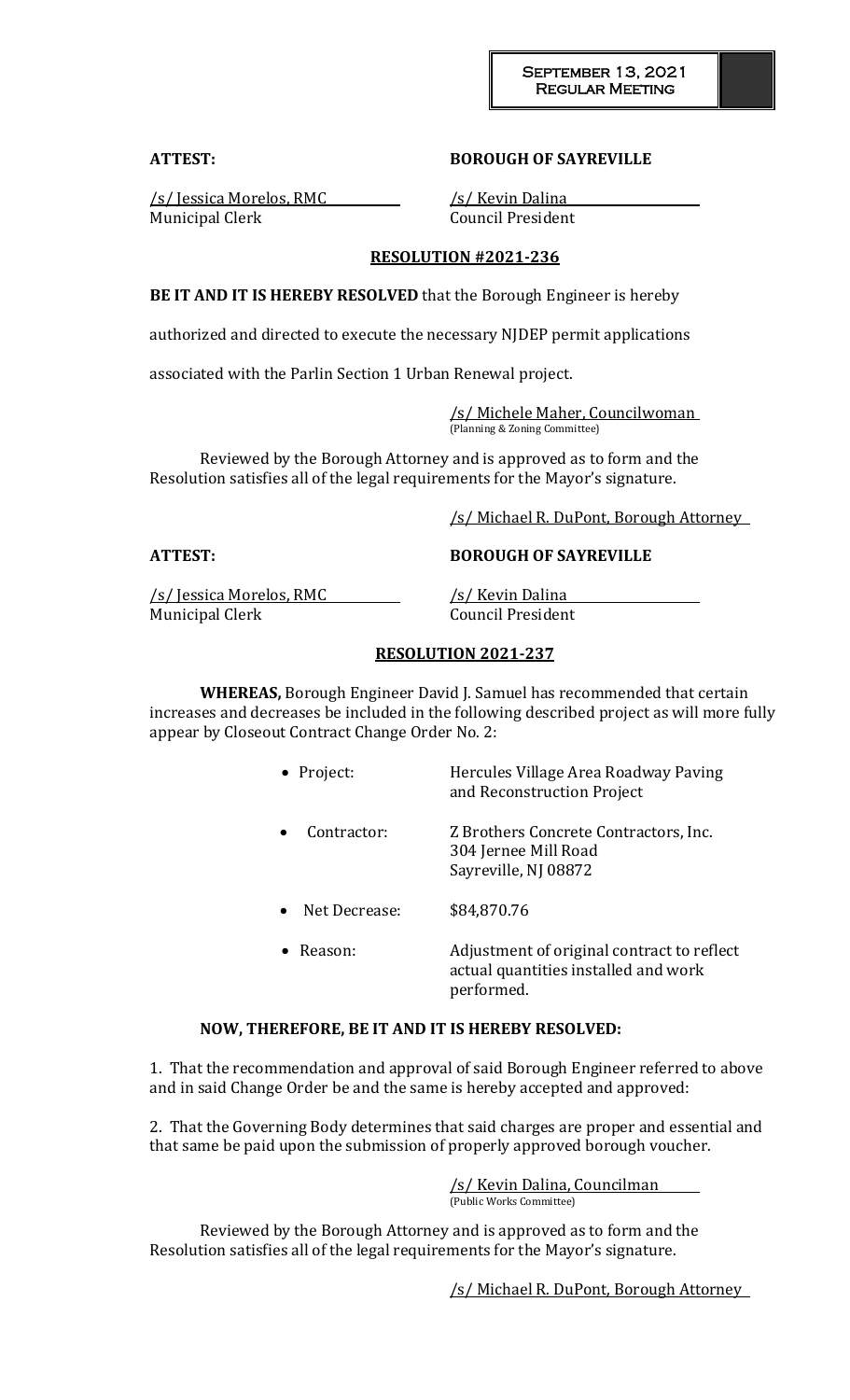### **ATTEST: BOROUGH OF SAYREVILLE**

/s/ Jessica Morelos, RMC /s/ Kevin Dalina Municipal Clerk Council President

## **RESOLUTION #2021-238**

## **ACCEPTING FINAL WORK AND AUTHORIZING FINAL PAYMENT UPON EXPIRATION OF STATUTORY PERIOD**

**WHEREAS,** the following named contractor has completed the following work as indicated on the project hereafter referred to, which work is apparently in accordance with the plans, specifications and contract documents:

| $\bullet$ Project: | Hercules Village Area Roadway Paving |
|--------------------|--------------------------------------|
|                    | and Reconstruction Project           |

- Contractor: Z Brothers Concrete Contractors, Inc. 304 Jernee Mill Road Sayreville, NJ 08872
	- Balance Due \$20,937.88

**WHEREAS,** the Borough Engineer has fully issued a certificate certifying to the completion of the work and recommending payment in accordance with the terms thereof; and

**WHEREAS,** the Standing Committee of the Governing Body under whose jurisdiction this work falls has likewise inspected said work and has determined that it has been completed in apparent conformity with the plans and specifications; and

**WHEREAS,** the Statutes of New Jersey pertaining to the enforcement of mechanic's and materialmen's liens on municipal projects provide that notice thereof may be filed at any time within 45 days of the final acceptance of said work;

# **NOW, THERFORE, BE IT AND IT IS HEREBY RESOLVED:**

1. That the project described in the preamble hereof is hereby accepted and approved with the proviso that such action is not to be construed as a waiver of any violation of the terms of said plans, specifications and contract documents if such violation should later appear.

2. That the Borough Clerk is authorized to insert a brief notice in a daily newspaper circulating in Middlesex County once a week for two consecutive weeks giving public notice of the final acceptance of said work so that any potential lien claimants may have notice thereof.

3. That upon expiration of the 45 days from the date hereof, the proper municipal officials be and they are hereby authorized and directed to execute and deliver a check to the said contractor covering the amount due him, less any retained percentage authorized by the contract documents.

4. That should the contract under which this work has been done provide for the release of any retained percentage upon the filing of a maintenance bond, that said percentage shall be paid said contractor upon the filing of a one-year 15% Maintenance Bond in the amount of \$157,034.14 and the approval of same as to form and sufficiency by the Borough Attorney.

> /s/ Kevin Dalina, Councilman (Public Works Committee)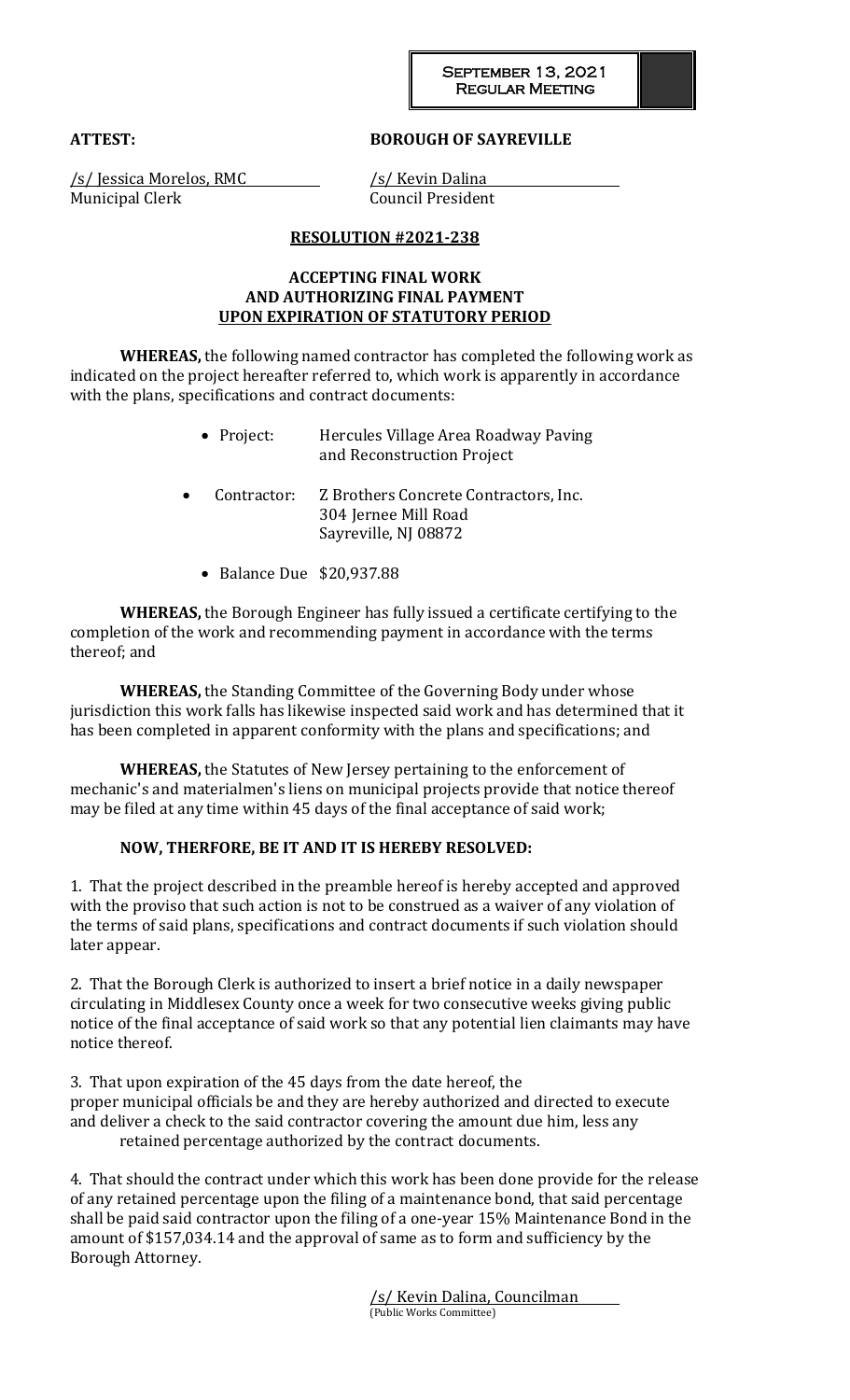Reviewed by the Borough Attorney and is approved as to form and the Resolution satisfies all of the legal requirements for the Mayor's signature.

/s/ Michael R. DuPont, Borough Attorney

### **ATTEST: BOROUGH OF SAYREVILLE**

/s/ Jessica Morelos, RMC /s/ Kevin Dalina Municipal Clerk Council President

## **READ IN FULL**

#### **RESOLUTION #2021-239 A RESOLUTION OF THE BOROUGH OF SAYREVILLE IN THE COUNTY OF MIDDLESEX, STATE OF NEW JERSEY, APPOINTING MICHAEL J. DEE, ESQUIRE AS "SPECIAL COUNSEL"**

**WHEREAS,** the Mayor and Council of the Borough of Sayreville, Middlesex County, New Jersey (hereinafter "Borough") has determined a need to contract the services of an attorney to represent the Borough to study the police department policies and operations; and

**WHEREAS,** the Laws of New Jersey provide for such services; and

**WHEREAS,** the Local Public Contract Law (N.J.S.A. 40A:11-5(1)(a) requires that a resolution authorizing such services without competitive bids must be publicly advertised; and

**NOW, THEREFORE, BE IT AND IT IS HEREBY RESOLVED** by the Mayor and Council of the Borough of Sayreville that Michael J. Dee, Esquire be appointed "Special Counsel" to investigate the allegations contained in the Complaint entitled "Tesar v Borough of Sayreville" in an amount not to exceed Twelve Thousand (\$12,000.00) Dollars; and

**BE IT FURTHER RESOLVED** that this Resolution authorizes such services without competitive bids and will be publicly advertised;

**AND IT IS FURTHER RESOLVED** the Borough Clerk be and she is hereby authorized to publish a true copy of this Resolution.

> /s/ Vincent Conti, Councilman (Public Safety Committee)

Reviewed by the Borough Attorney and is approved as to form and the Resolution satisfies all of the legal requirements for the Mayor's signature.

/s/ Michael R. DuPont, Borough Attorney

**ATTEST: BOROUGH OF SAYREVILLE**

/s/ Jessica Morelos, RMC /s/ Kevin Dalina Municipal Clerk Council President

At this time Council President Dalina opened the meeting up to the public for questions or comments on this resolution.

There being no appearances, Council President Dalina moved the public portion be closed and the Resolution be adopted on Roll Call vote. Seconded by Councilwoman Novak.

Roll Call: Councilpersons Dalina, Conti, Enriquez, Maher, Novak, Roberts, all Ayes. Carried.

### **BOROUGH ATTORNEY - Michael DuPont – NONE**